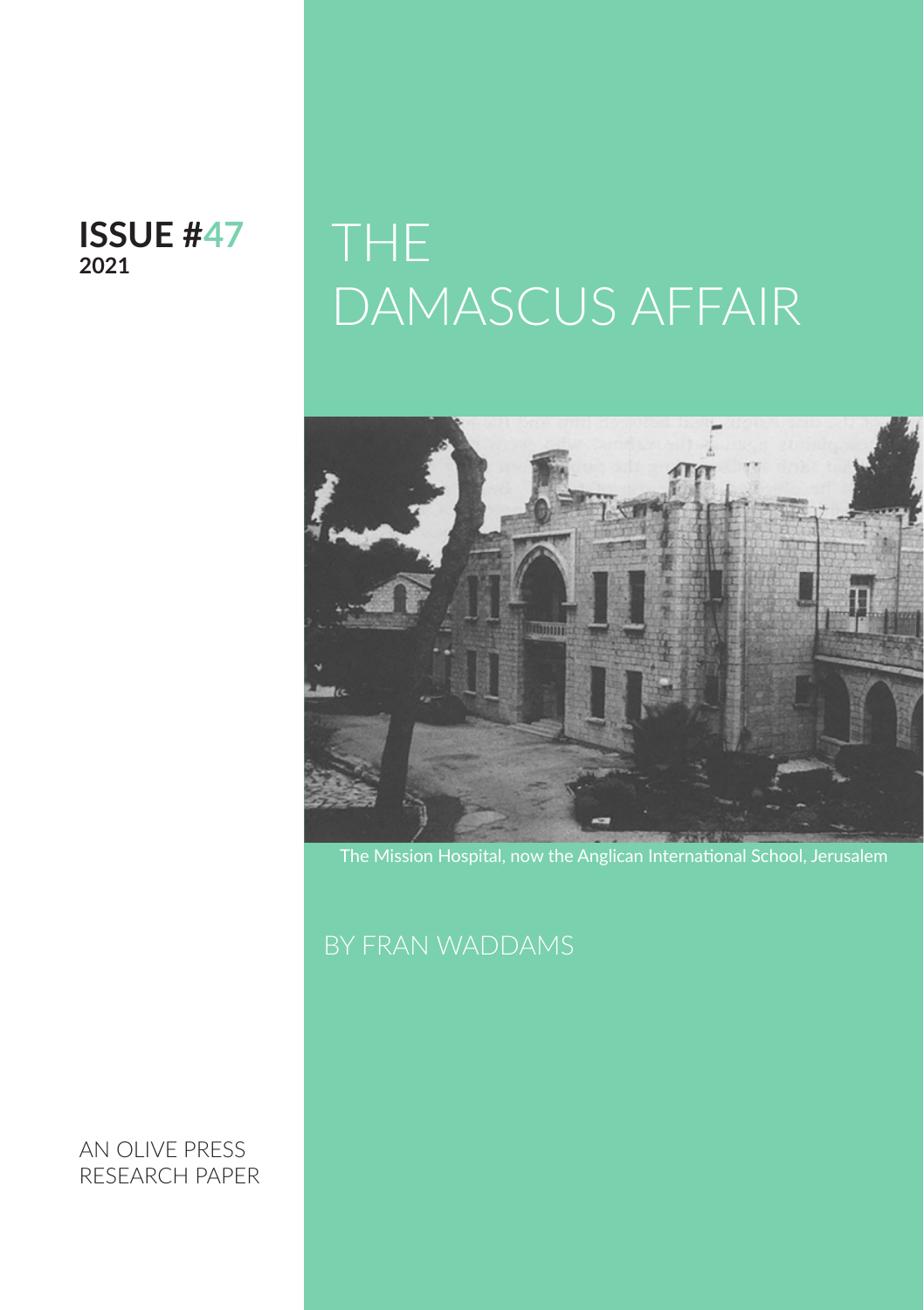Welcome to the Olive Press Research Paper – an occasional paper featuring articles that cover a wide spectrum of issues which relate to the ministry of CMJ.

Articles are contributed by CMJ staff (past and present), also by Trustees, Representatives, CMJ Supporters or by interested parties.

Articles do not necessarily portray CMJ's standpoint on a particular issue but may be published on the premise that they allow a pertinent understanding to be added to any particular debate.



Telephone: 01623 883960 E-mail: office@cmj.org.uk Eagle Lodge, Hexgreave Hall Business Park, Farnsfield, Notts NG22 8LS

CMJ UK is a working title of The Vincent Society, a charitable incorporated organisation, England & Wales Registered Charity Number 1153457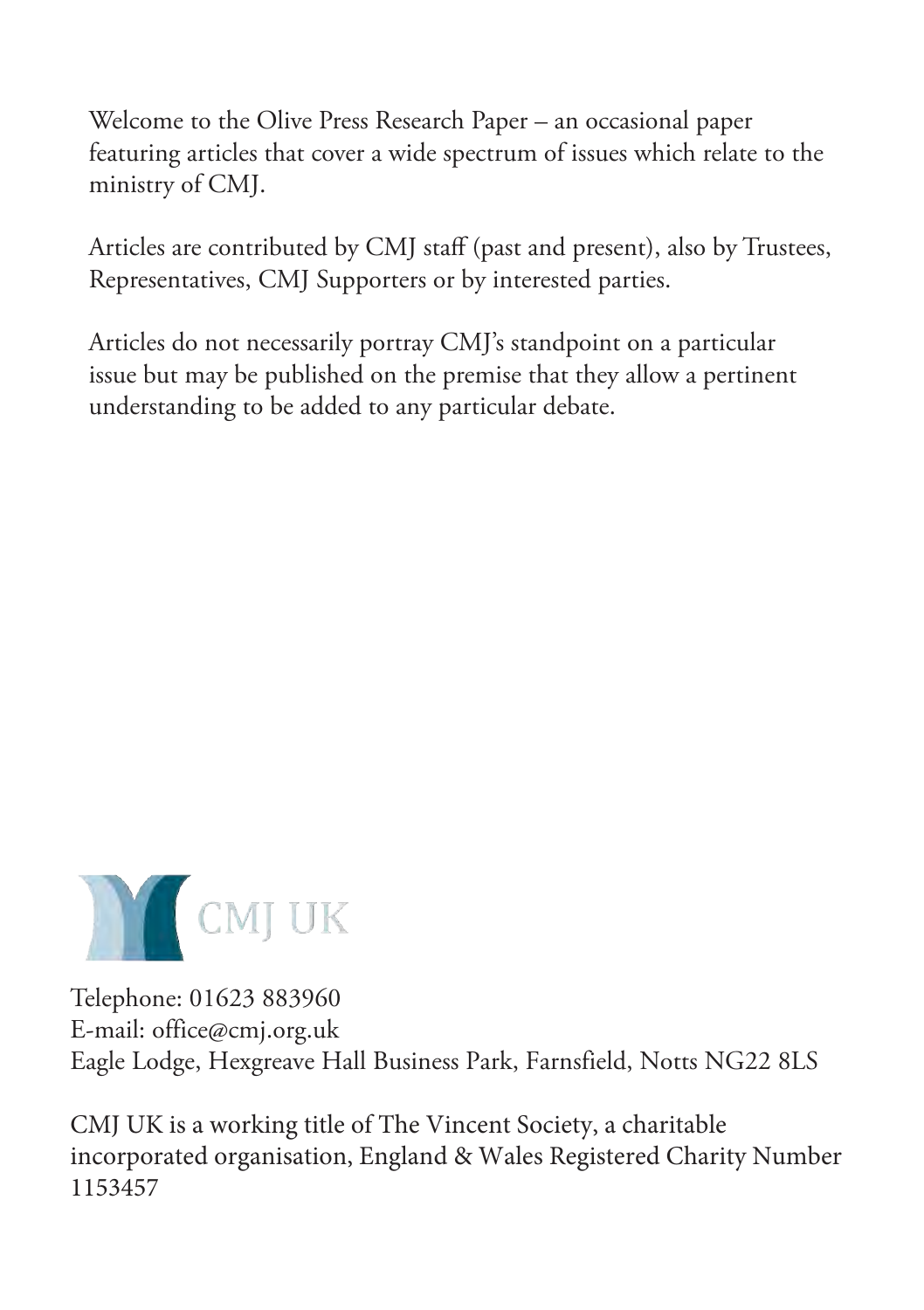# THE DAMASCUS AFFAIR

BY FRAN WADDAMS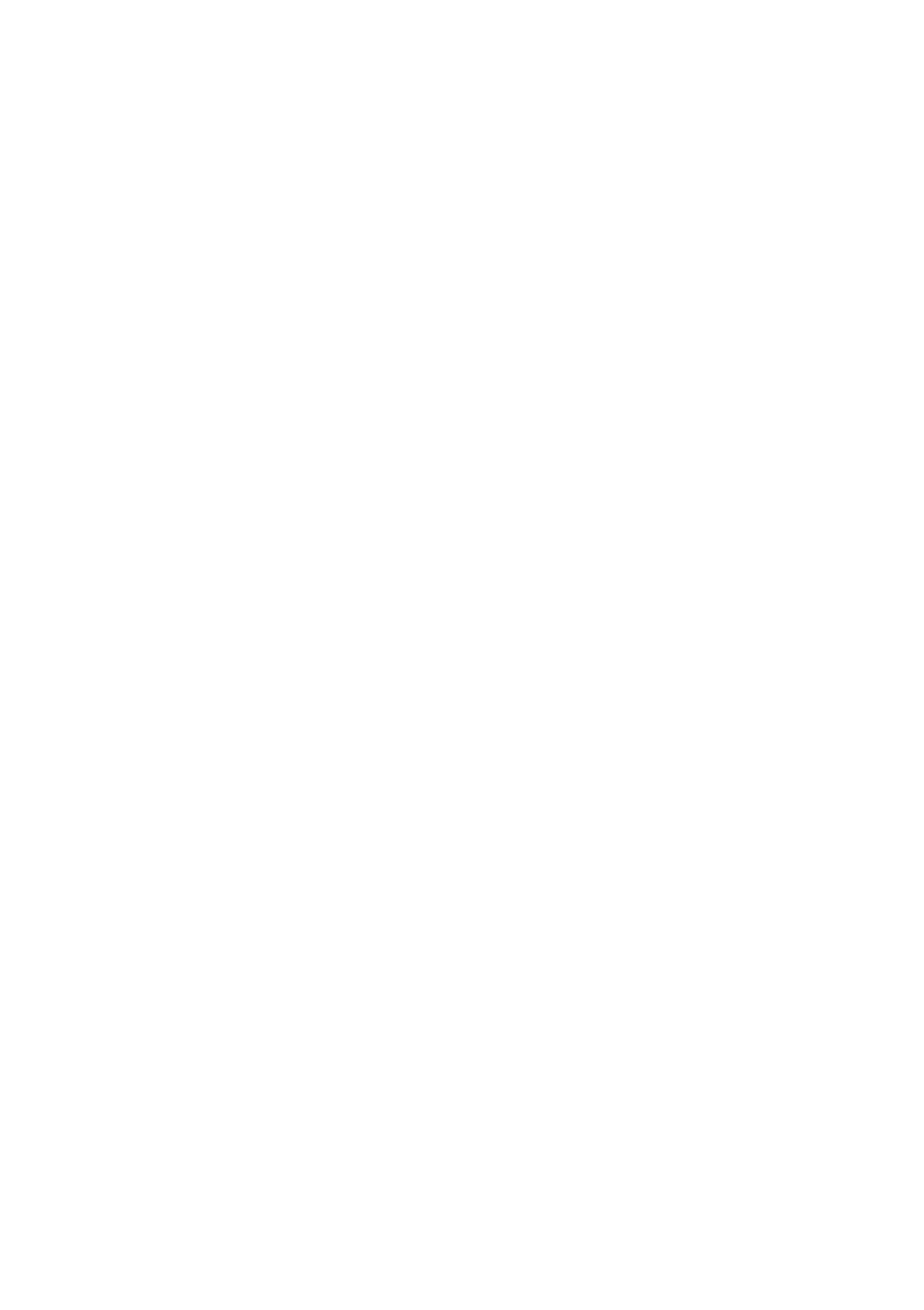#### **Section 1 - Introduction**

In 1983, only 38 years since the end of World War 2, the full horror of the Holocaust had been exposed leaving the world reeling and appalled. It is at this time that Mustafa Tlass, the Syrian Defence Minister of the period, published his book "The Matzah of Zion" which was aimed at an Arabic readership. The cover illustration is disturbing. It shows Jews holding a non-Jewish man down as his throat is cut and his blood collected in a bowl. The 1986 second edition has a menorah slashing the man's throat on its cover instead. The depiction of the Jews could have come straight from the pages of Der Sturmer. Tlass' book purported to record the events of what became known as The Damascus Affair of 1840 in which the ancient blood libel against the Jews was revived following the murder of a Roman Catholic priest and his Muslim servant in Damascus.

The Middle East Media Research Unit (MEMRI) have translated some key passages which give a flavour of the book.<sup>1</sup>

" .. the priest Tomas Al-Kaboushi [the Capuchin] fell victim to a group of Jews who sought to drain his blood to prepare baked goods for their Yom Kippur holiday [sic]."

"The West had known many similar crimes, as had Czarist Russia."

"And, as happens today, the Jews carry out a crime, after which they stir up a storm in the world and do not settle for acquittal but even exploit the opportunity to gain profit."

This, together with other antisemitic publications and comments, made Tlass arguably the highest, anti-Semite, Arab profile of his day. His book has been translated into several European languages, including English, and in 2003 Egyptian film producer Mounir Radhi was reported to be considering adapting the story for a movie.<sup>2</sup> The film would, according to Radhi, have been an Arab response to "Schindler's List", Stephen Spielberg's film of the book "Schindler's Ark" by Thomas Keneally. "Schindler's Ark"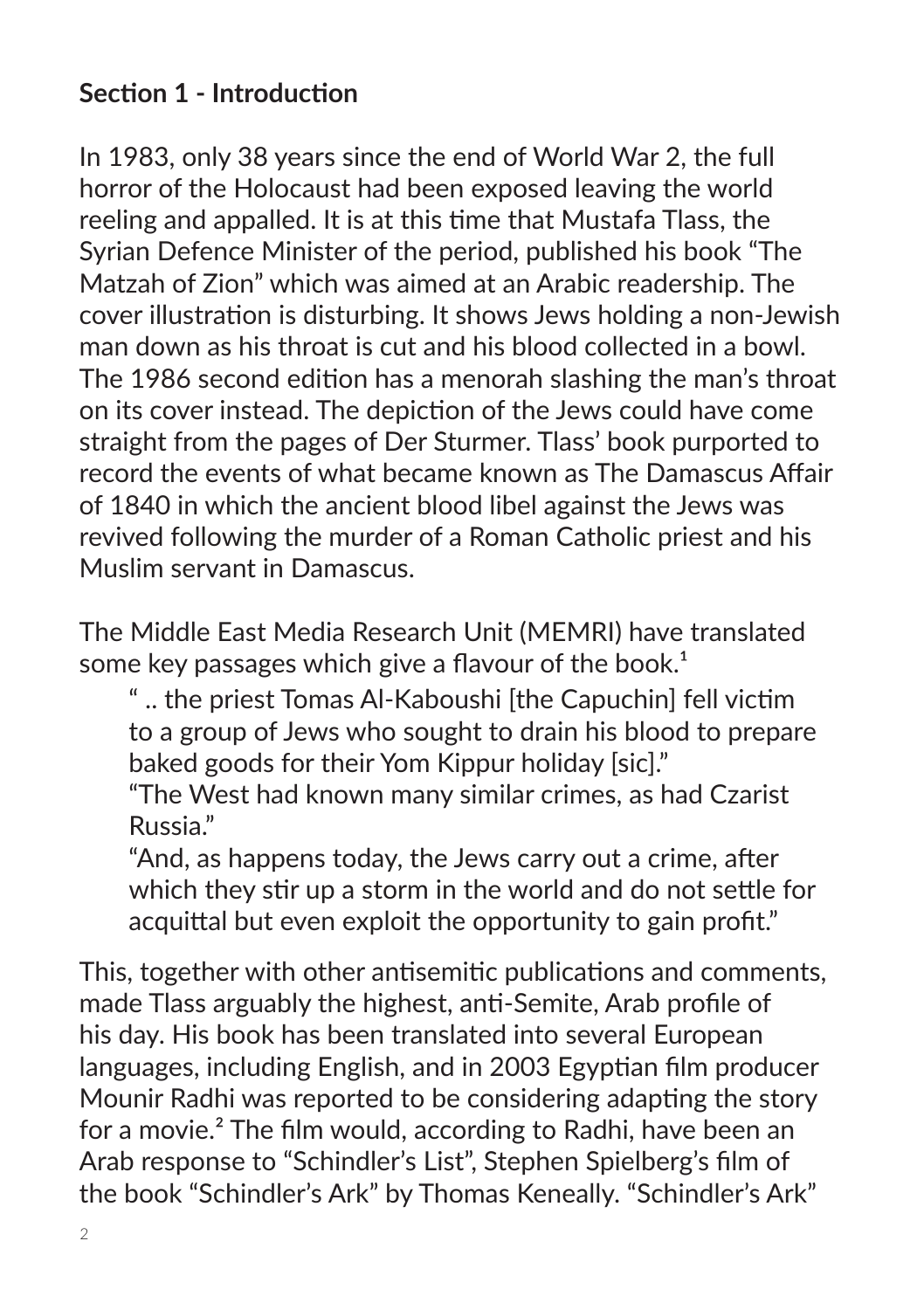told the story of Nazi persecution of Europe's Jews against the background of Oskar Schindler, a businessman who first tried to make money from the plight of Jews in Krakow, then engaged in a campaign to save them from Nazi death camps.<sup>3</sup> Not a story of destruction, but one of transformation.

Horrifyingly, the past 40 years have seen a huge upsurge in some of the crudest forms of antisemitism in the Middle East. Hitler's "Mein Kampf", which attacks Jews on racial grounds, and "The Protocols of the Learned Elders of Zion", a fraudulent Russian 20th Century document which purports to describe a Jewish plot to take over the world by stealth, are both best sellers in Arab speaking countries.

The Blood Libel contained in "The Matzah of Zion" is another pernicious form of Antisemitism, which has nurtured Christian antisemitism for 700 years or more.

#### **Section 2 – The Church's Blood Libel of the Jews**

Shortly after the Norman conquest, there was a significant migration of Diaspora Jews into England. Their success, despite draconian laws forbidding them access to land, guilds and other means of income, was soon followed by envy and hostility from their gentile fellow citizens. The Catholic Church, fed by the hatefilled teaching about Jews from theologians such as Justin Martyr, John Chrysostom and St Augustine, had already institutionalised antisemitism in the Church. Crusaders rampaged through Jewish communities in Europe on their way to 'defend' Jerusalem, slaughtering and pillaging as they went. They believed they were carrying out God's judgement on the 'Christ killers' in their midst.

<sup>1</sup> https://www.memri.org/reports/damascus-blood-libel-1840-told-syrian-defense-minister-mustafa-tlass

² https://www.theguardian.com/world/2003/jun/22/religion.guardiancolumnists

<sup>3</sup> https://www.nationalreview.com/2004/04/passover-hate-steven-stalinsky/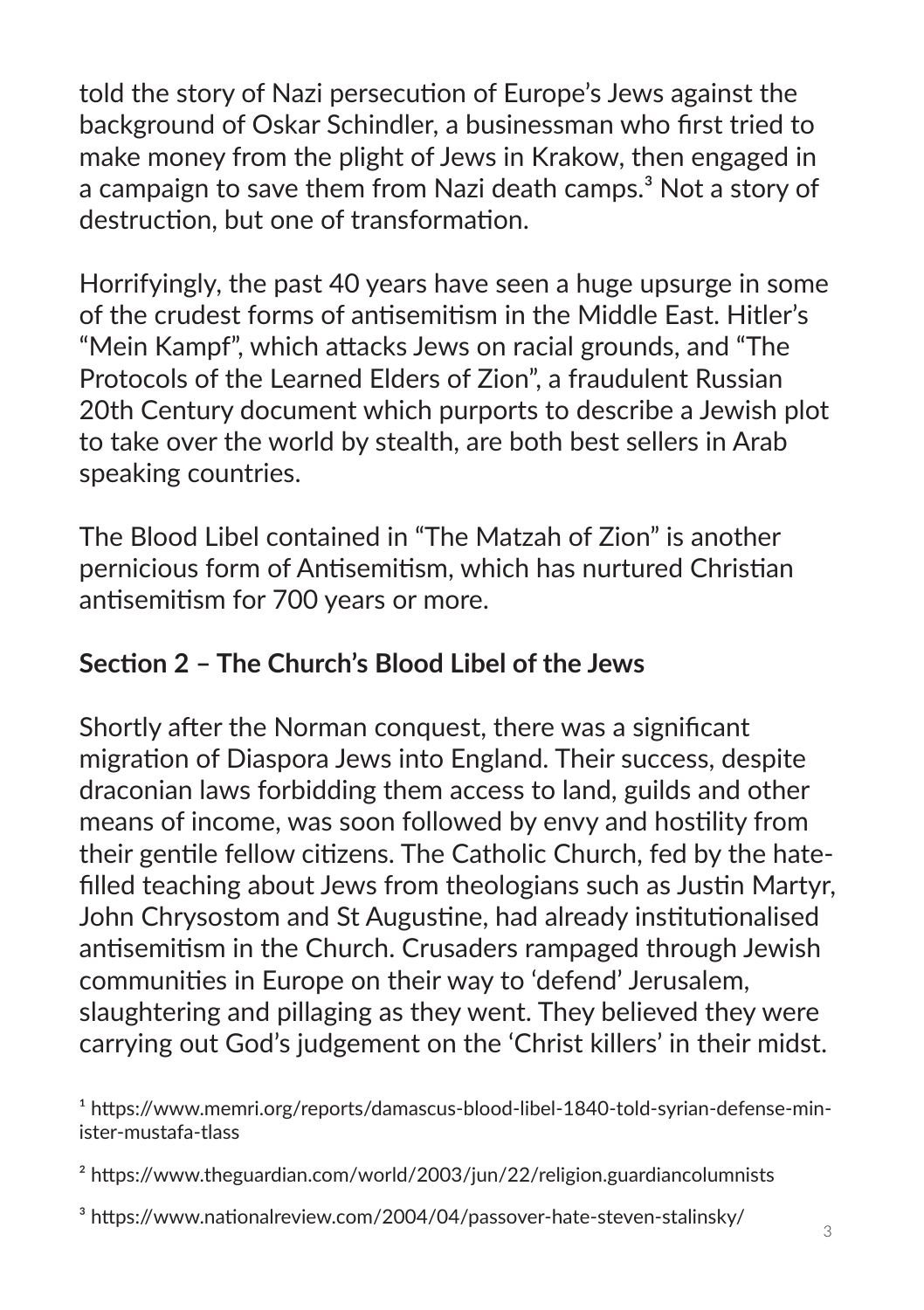It is from this fetid atmosphere came the first examples of the Blood Libel. In this expression of Christian antisemitism, Jews were accused of kidnapping Christian children around the time of Pesach, and draining their blood to incorporate in the unleavened bread used during the seven days of the springtime festival. Little Sir William of Norwich and Little St Hugh of Lincoln (whose shrine exists to this day in Lincoln Cathedral) are two famous examples of the blood libel.

In the case of Little Sir William, there are various tales told, but most agree that a 12 year old boy was found murdered and mutilated in woods near Norwich around Easter time in 1144. There was no evidence to suggest who had carried out the murder, but soon, Jews were blamed for the mutilations, accused of draining the child's blood for use in Passover matzah. At the time, the Norwich Jewish community enjoyed some protection from the King's sheriffs, but a monk, Geoffrey of Monmouth, 'investigated' the crime, and some 30 years' later published "The Life and Passion of Saint William of Norwich" in which William's death was laid firmly at the door of the Jewish community. A few decades later, the death of Little St Hugh of Lincoln, who also died tragically young in mysterious circumstances, was also laid at the door of the Jewish Community centred on Steep Hill in Lincoln.

Despite some official resistance to these preposterous fabrications, pogroms against Jewish communities spread throughout England. Increasing persecution, and pressure to provide money for the King eventually resulted in the forced expulsion of the Jews (without their accumulated property!) by Edward I in 1290.

The blood libel reappeared sporadically in Europe after this time, but although persecution of Europe's Jews continued, it was not until 1840, when it re-emerged, in Damascus, this time amongst Christians who introduced it to the Muslim Arab community. As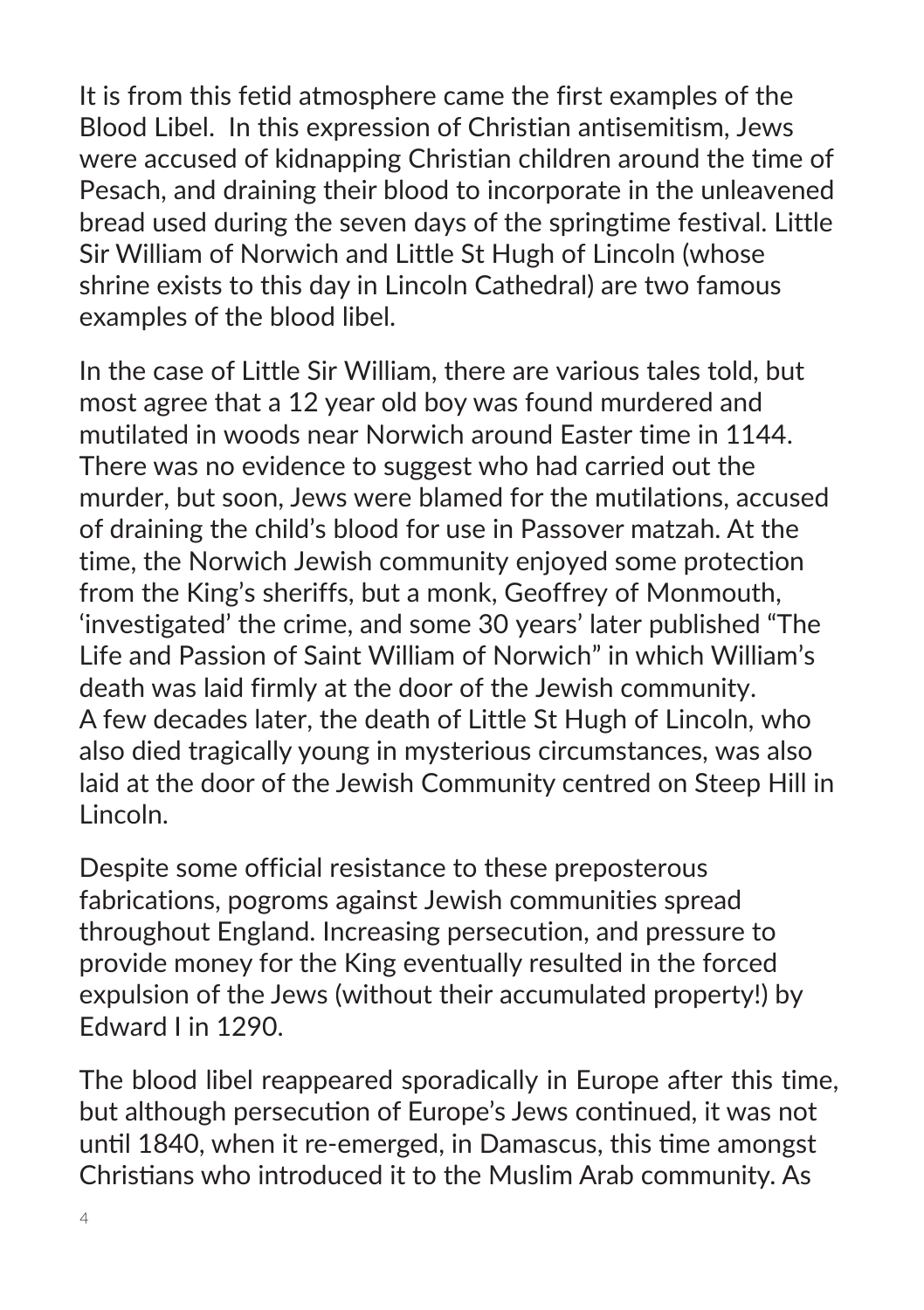a result, the Blood Libel enjoyed a revival in some of the finest homes and largest newspapers in Europe and has circulated in much of the Muslim world ever since.

#### **Section 3 – Jews under the Ottoman Empire**

There have been thriving Jewish communities across the Middle East and North Africa for thousands of years. Ancient communities in Iraq and Syria date from the Babylonian exile 2500 years ago. Though distinctive in culture, dress, food, and customs, Jews were engaged and established within their societies. Jews generally lived in urban communities around their synagogues, and as such Syrian synagogues contained some of the finest and most historically reliable manuscripts of Hebrew scriptures and the Talmud. Their schools, Rabbis, and Scholars were renowned. Under Ottoman rule Jewish communities survived and often flourished. They, like Christians, were regarded as Dhimmis – non-Muslims who though subject to certain taxes and disadvantages, were nevertheless under the protection of the Muslim authorities. Restrictions for Dhimmis, could include

- $\bullet$  A special tax (the iizva).
- Forbidden to bear arms,
- Not allowed to ride horses.
- Forbidden to build new houses of worship or repair old ones,
- Restrictions on public processions and worship,
- Not permitted to make converts (which affected Christians more than Jews),
- In some places, dhimmis had to wear distinctive clothing,
- Forbidden to build homes or places of worship higher than Muslim ones.

These regulations were not always enforced, though there was persecution from the authorities at times, it very much depended upon the whim of the individual ruler. Economically, Ottoman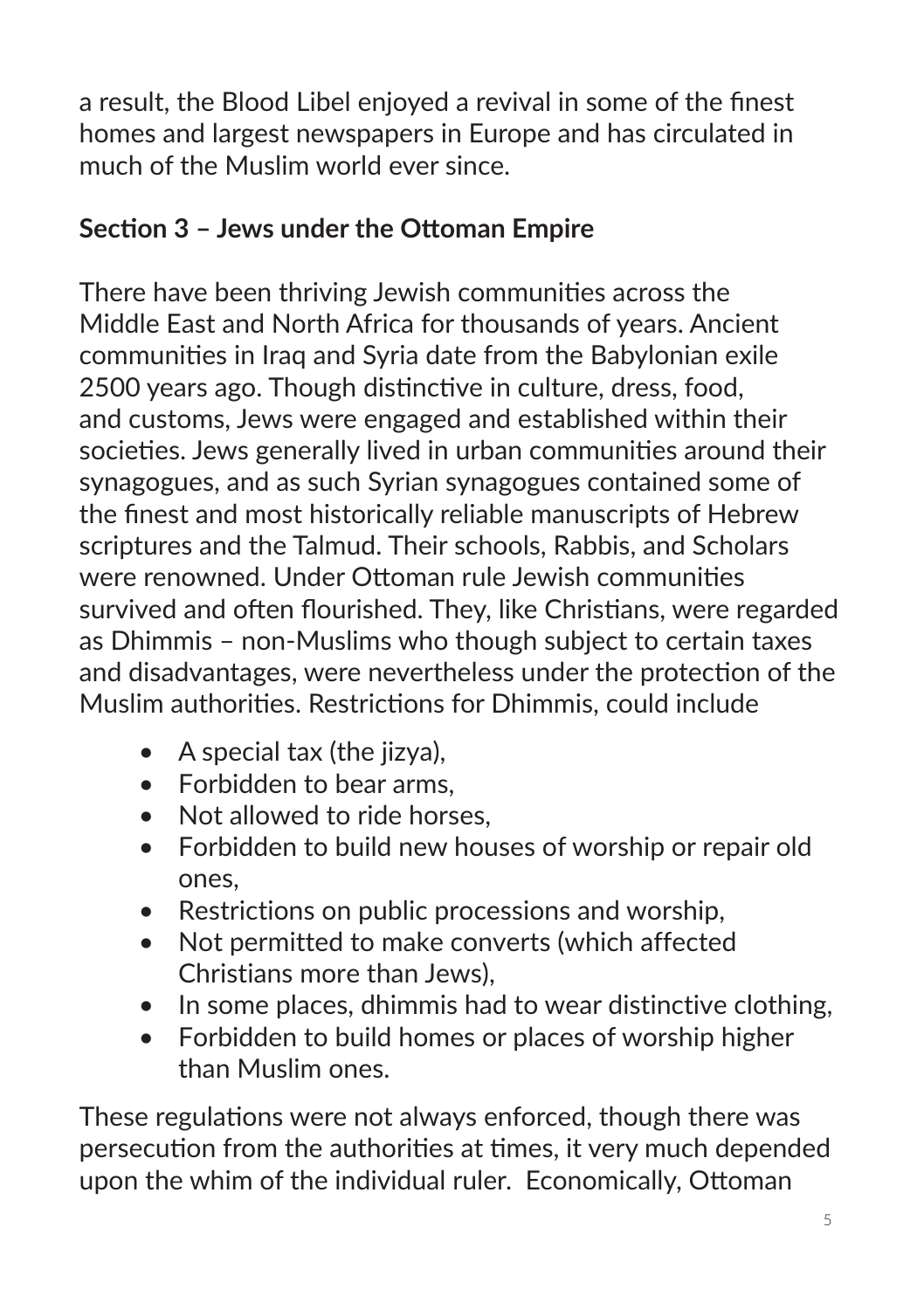authorities normally encouraged Jewish communities to do business because they were so successful. They brought trade and revenue to the cities where they lived and they did not cause trouble to the authorities.

During the late 18th and early 19th Centuries, the Ottoman Empire's fortunes began their long decline which ended in its demise after World War 1. The industrial revolution was spreading from Britain throughout Europe. Some European countries were reclaiming territory taken by the Ottoman Empire, using both military and growing economic strength. For example, France had taken control of Algeria and both Russia and Austria-Hungary had taken back land around the Black Sea. As Ottoman power faltered, there was no shortage of other powers eager to fill the void they left.

Indigenous Christian communities had always been an important minority within the Ottoman Empire, sharing the dhimmi status of Jews. There were also significant numbers of European Catholic communities of monks and nuns living particularly in and around sites associated with Christian history in the Holy Land, Egypt and Syria. Emerging European powers now began to use this Christian heritage as leverage to extend their influence over Ottoman territory, imposing diplomatic relations – and pressure - upon the weakening Ottoman powers, in the name of protecting Christians and Jews.

In Damascus, for example, Austro-Hungarian and French delegations represented both their nations' interest, and claimed protection over Jewish and Christian communities respectively. They used that position to take up questions of their treatment with the Ottoman Muslim authorities in Damascus.

Damascus in the 1830s and 40s was under the rulership of Pasha Sharif, adopted son of the Vizier of Egypt, Mehmet Ali. France was attempting to forge an alliance with Mehmet Ali,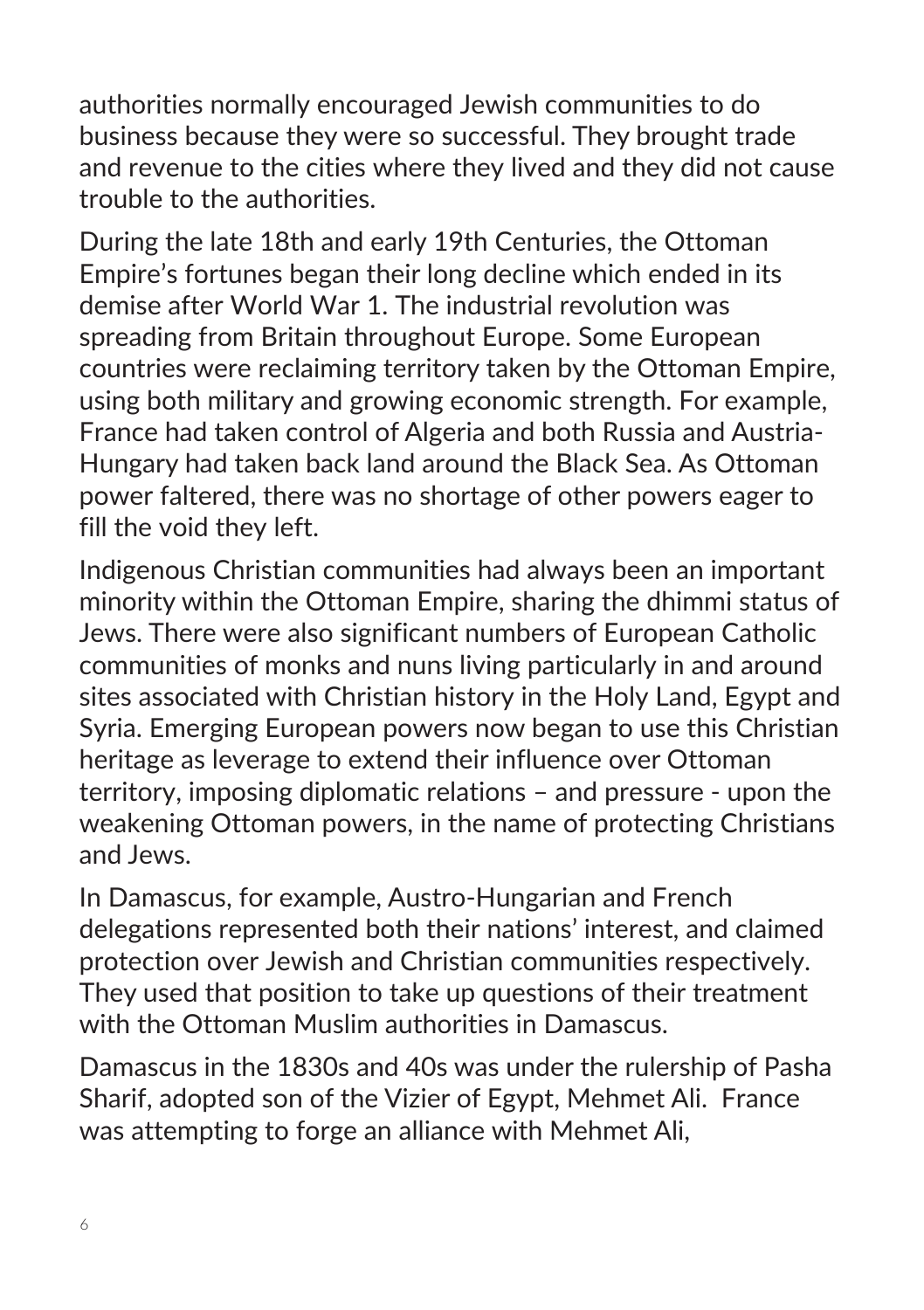without reference to the Ottoman government in Constantinople, indicating not only French ambitions but also the weakness of the central Ottoman Authorities.

It was against this background of a weakening Ottoman power and European nations hungry to exert their authority over lucrative Ottoman lands and trade routes that the Damascus affair of 1840 unfolded.

### **Section 4 – The Damascus Affair**

Friar Tomaso, an Italian who may also have had French citizenship, had lived as a Capuchin Friar in Damascus for some years. On 5 February 1840, he disappeared together with his Muslim servant Ibrahim ʿAmāra. Albert Hyamson, researched the incident and wrote a paper, The Damascus Affair – 1840, on the Centenary which was read before the Jewish Historical Society of England in June 1940. According to Hyamson, Friar Tomaso was well known to many Jewish families because he undertook medical work on local children.<sup>4</sup>

The Friar and his servant had last been seen in the Jewish quarter. Arab witnesses testified that a few days before the disappearance, they saw Friar Tomaso quarrelling with some Arab Muslim merchants, one of whom apparently threatened the monk's life. However, following his disappearance, his fellow Capuchins immediately claimed that Jews had murdered both men in order to use their blood to make matzo for Passover –a blood libel which was not unknown within the Ottoman empire which had not previously been taken seriously by any Ottoman authorities.

The French Consul in Damascus, Compte de Ratti-Menton, was a man well known for his anti-Jewish views. He was described by The Times' Paris correspondent as 'an instigator of atrocities

⁴ Albert Hyamson 'The Damascus Affair – 1840' A paper read before the Jewish Historical Society of England, 4 August 1940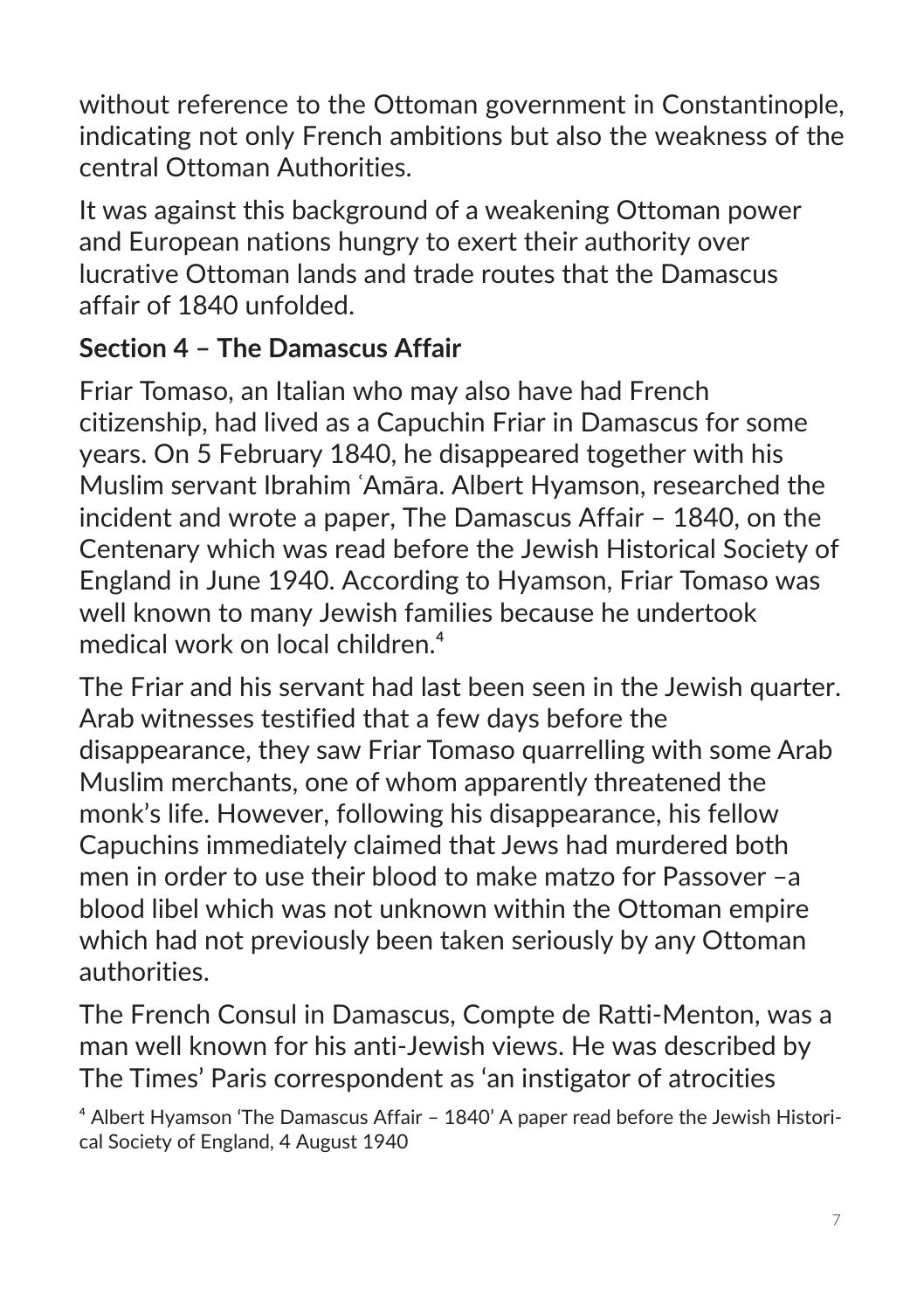and arch-persecutor of the Jews.<sup>'5</sup> Ratti-Menton, discovered that shortly before their disappearance, Friar Tomaso was putting up notices of a sale of goods in the Jewish quarter. Acting to 'protect' the Christians of Damascus, he decided to have several leading local Jews arrested, imprisoned and tortured as part of an 'investigation' into the disappearance of the two men. A Jewish barber, Solomon Negrin, eventually gave a 'confession' to the murder under torture.

Unfortunately, there was some support for Ratti-Menton's actions amongst the local European population, including the British Consul, Nathaniel Wherry, who was content to leave his French counterpart's actions unchallenged, and actually suggested that there was some truth in the appalling allegations of blood libel. In a dispatch of 30th March 1840 sent to Lord Ponsonby, British Ambassador in Constantinople, despite knowing the confessions had been obtained under gross torture, Wherry wrote;

'It has been immemorially the received opinion and belief of the Christian population throughout Turkey, and several instances have been brought to light, by the local Governments in different parts that, the Jews scattered throughout the Country, immolated clandestinely Christians, to obtain their blood, to celebrate their feast therewith in their religious ceremonies, this fact has been proved here.<sup>16</sup>

He goes on to describe the events of the murder of Friar Tomaso by seven Jews in the house of prominent community member David Harari, in blood-curdling detail.

By this time, most of the prominent members of Damascus's 3,000 strong Jewish community, along with other less influential Jews, were in prison and under threat of torture. Among those imprisoned were scores of young Jewish boys who were under pressure to confirm that the Torah and Talmud prescribed the use of Christian blood for Jewish rituals.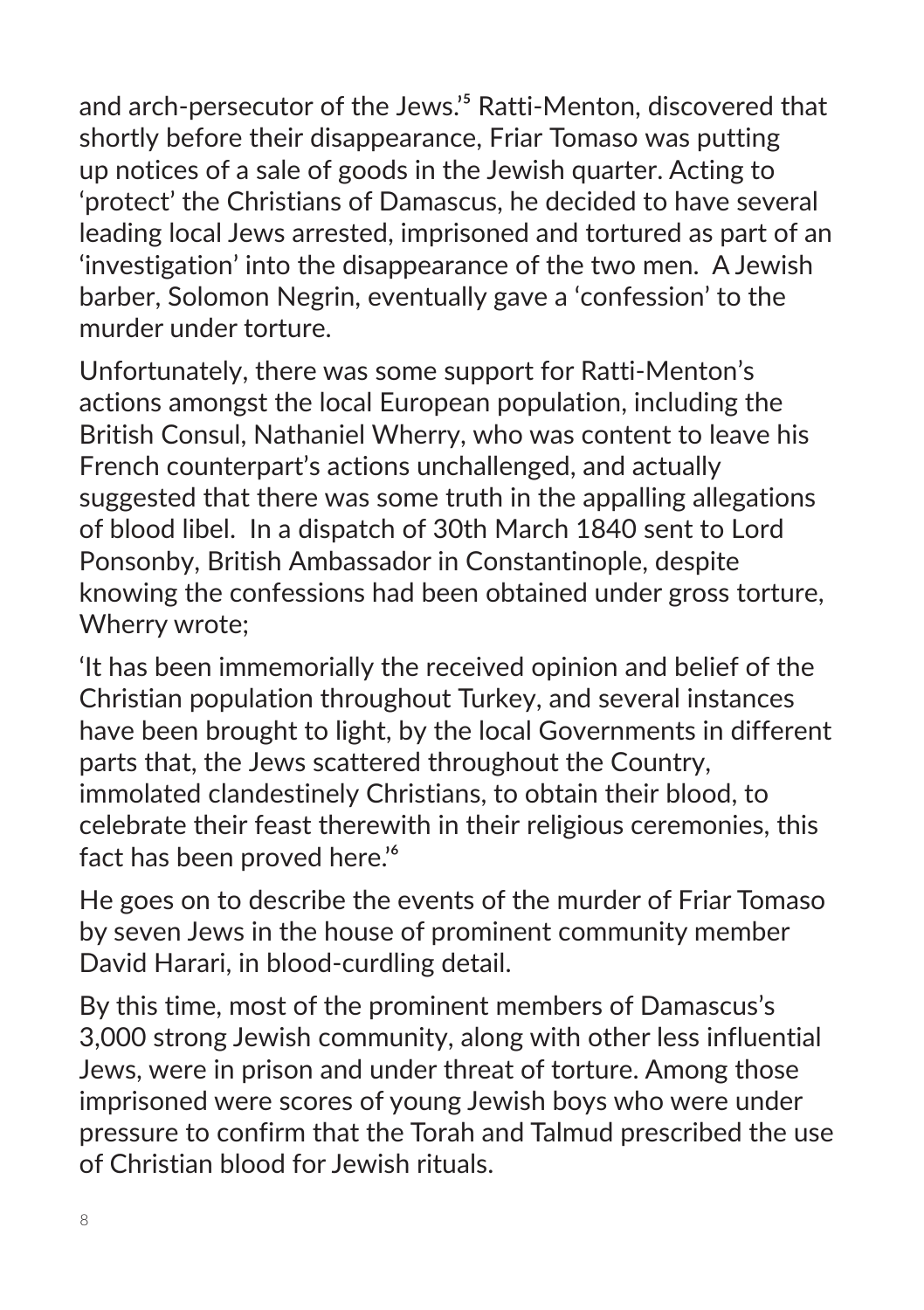When some bones were found in a sewer in the Jewish quarter, the accusers proclaimed that they were those of Tomaso, and buried them accordingly. The inscription on the tombstone stated that it was the grave of a saint tortured by the Jews.

However, one of those arrested, Isaac Levi Picciotto, was an Austrian citizen from a distinguished family that boasted Austrian Diplomats in its ranks. As a result, he was under the protection of the Austrian consul, Giovanni Merlato. Piccioto's Austrian citizenship eventually led to the intervention of Austria, England and the United States in the affair. On discovering that the 'confessions' to the murder of Friar Tomaso had been extracted by tortures so appalling that they had even led to the death of one prisoner, Merlato began his own investigations and came to very different conclusions to those of Wherry and Ratti-Menton. Due to Merlato's protestations to Austrian Chancellor, the great Prince Klemens von Metternich, torture of the Jewish prisoners was suspended and the Vizier of Egypt, Mehmet Ali Pasha, was persuaded to restrain Pasha Ali's actions against the Jews of Damascus.

However, much damage had already been done. Apart from the arrest and torture of leading members of the Jewish community, the Jobar Synagogue, the oldest and finest synagogue in Damascus, had been sacked and Jewish homes and businesses ransacked. Worst of all the genie of the blood libel was now well and truly out of the bottle and had, for the first time, been prosecuted by the Ottoman authorities.

#### **CMJ intervention in the Damascus Affair**

In his 1997 paper "Ritual Murder in the Modern Era: The Damascus Affair of 1840" Jonathan Frankel, whose book "The

⁵ Albert Hyamson op cit

⁶ Hyamson op cit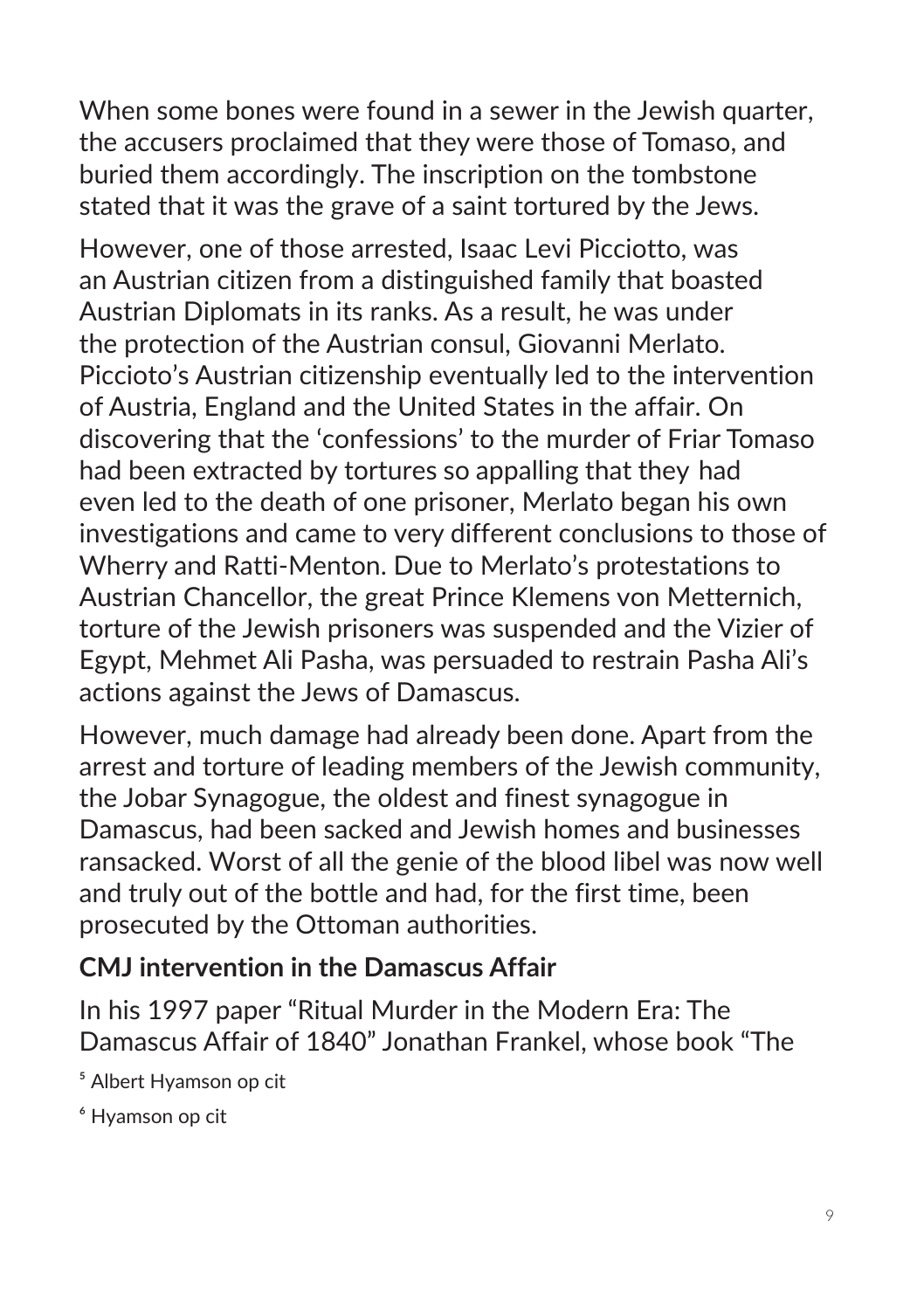Damascus Affair" is arguably the definitive work on the subject, comments;

*Probably the most cogent and powerful rebuttals of the blood accusation were written by Anglican missionaries committed to the proposition that the Second Coming or Advent of Christ was dependent on the conversion of the Jewish people to Christianity. A crucial role was played in the ritual-murder affair, for example, by one such missionary, a British (originally German) Jew converted to Christianity, who in March hastened from Jerusalem to Damascus in an effort to save the condemned men. His subsequent report, detailing the forms of torture used, received world-wide publicity and proved to be a devastatingly effective defence of the Jews.⁷*

The "Anglican missionaries" to whom Frankel referred belonged to the London Society for the Promotion of Christianity Amongst the Jews (the London Society), forerunner of today's CMJ, and we now turn to their interventions in the Damascus Affair.

The London Society had established a presence in Jerusalem as early as 1836. Christian clergy were forbidden by the Ottoman authorities to settle in Jerusalem, so the earliest of the Society's representatives, Dr Albert Gerstmann and Melville Bergheim a doctor and pharmacist respectively, were sent by the Society to Jerusalem as medical personnel. In 1837 they were joined by a clergyman, Reverend George Wildon Pieritz, who helped in the clinic Gerstmann and Bergheim established that year, in treating the very poor Jewish community of Jerusalem.

George Pieritz was born into a Jewish family in 1809 in Klecko, now Poland, then Prussia, and showed such promise as a scholar of Judaism that he was ordained as a rabbi at the age of 18 in 1827. He became a believer in Jesus and was baptised in 1835 under the sponsorship of the King of Prussia and the great Jewish believer Neander.<sup>8</sup> His missionary zeal to his people was such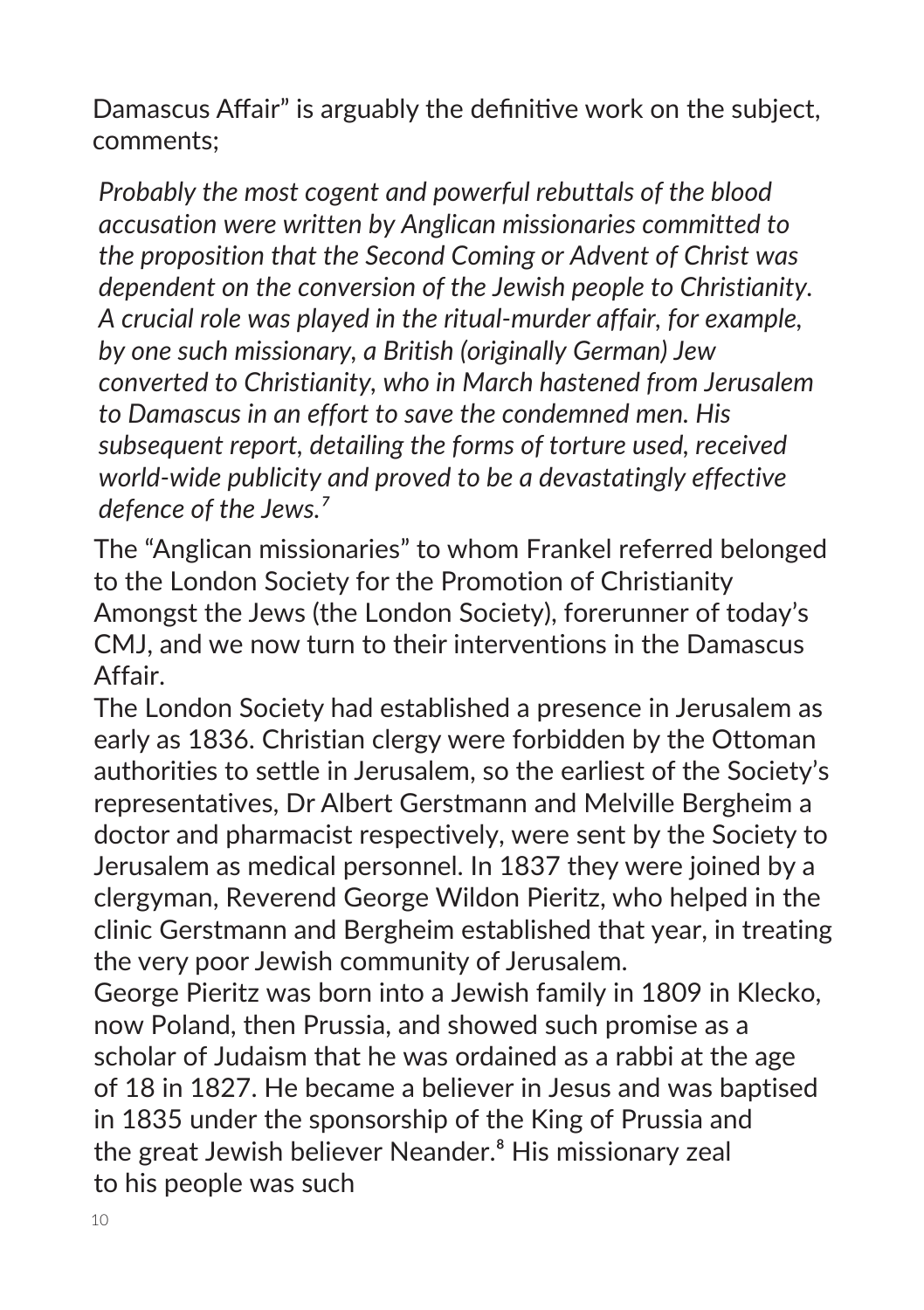that he joined the London Society and was dispatched by them in 1837 to the Society's Jerusalem medical mission.

Shortly after the arrest of several leading Jews following Friar Tomasi's disappearance, the Jews of Damascus began sending messages to Jewish communities in Europe and the United States, pleading for their help in stopping further persecution. The London Society Mission in Jerusalem was approached in February or March 1840 by the Jewish community in Jerusalem who asked for their help and intervention in having the arrested men released.

As a result, the London Society sent George Pieritz to Damascus where he arrived on 30th March 1840, with a brief to investigate and report back on the affair to the Society and to British officials in the region. After conducting extensive enquiries both within the Jewish and Arab communities, and amongst European diplomats, Pieritz presented his findings to British Officials in Alexandria in a report dated 19 May 1840, entitled 'Persecution of the Jews at Damascus'.

Piertz's account begins with a brief description of the disappearance of Father Tomaso and his servant, and the subsequent accusations of ritual murder made by the friar's Capuchin community. Pieritz records the actions taken by the authorities in Damascus, then tells in harrowing detail the methods used to extract information about the alleged murder. The tortures used are appalling, but perhaps the worst aspect was the imprisonment of dozens of Jewish children for 28 days, undergoing questioning every day until, as Pieritz records, "One of the dear little ones, however, is persuaded to answer a seductive question in the affirmative. He said his father killed the monk and then threw the body into a certain pit in the court-yard of his

 $\frac{7}{7}$  Ritual Murder in the Modern Era: The Damascus Affair of 1840, Frankel 1997

⁸ https://www.ssmjchurchyard.org.uk/pieritz\_family.php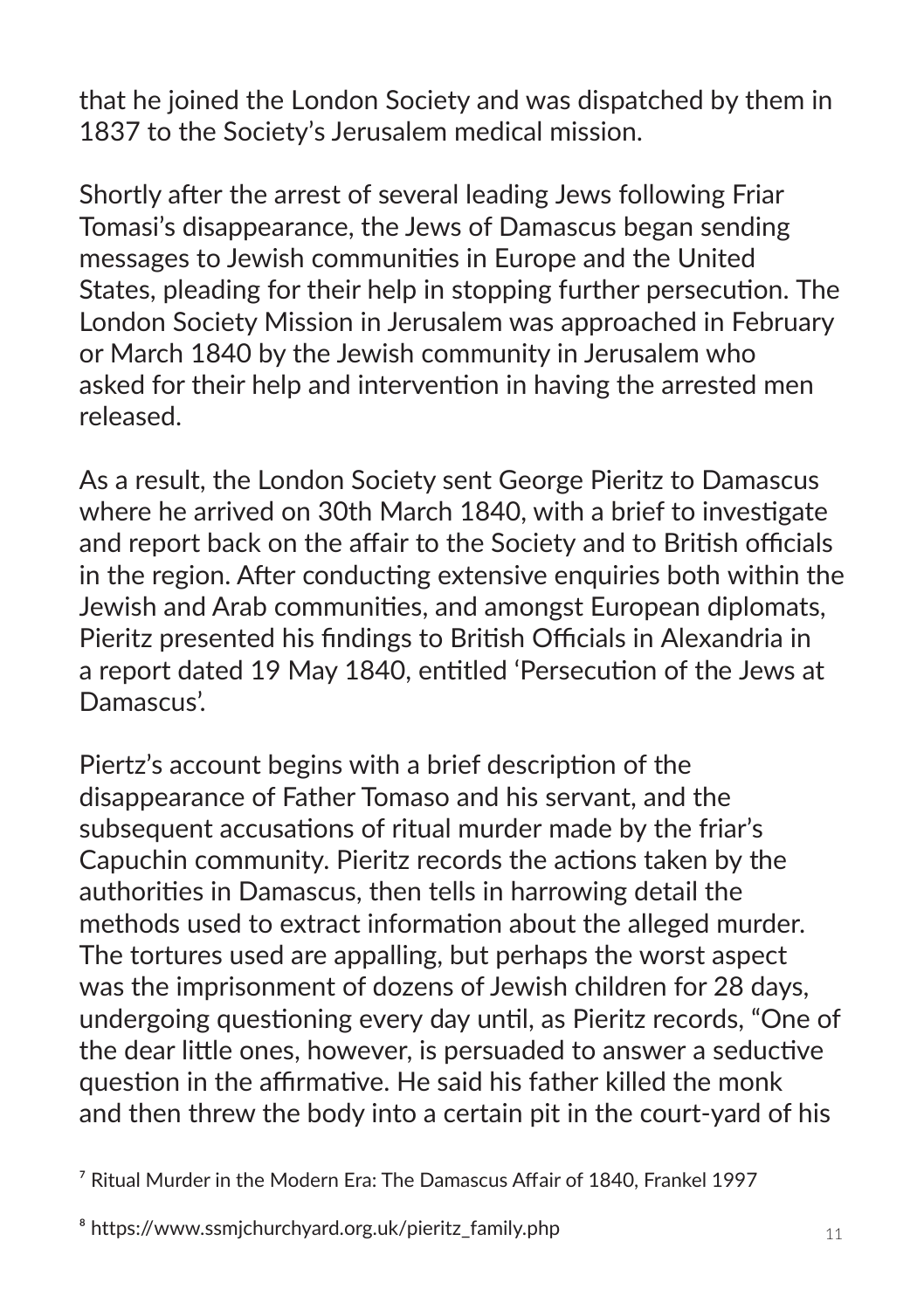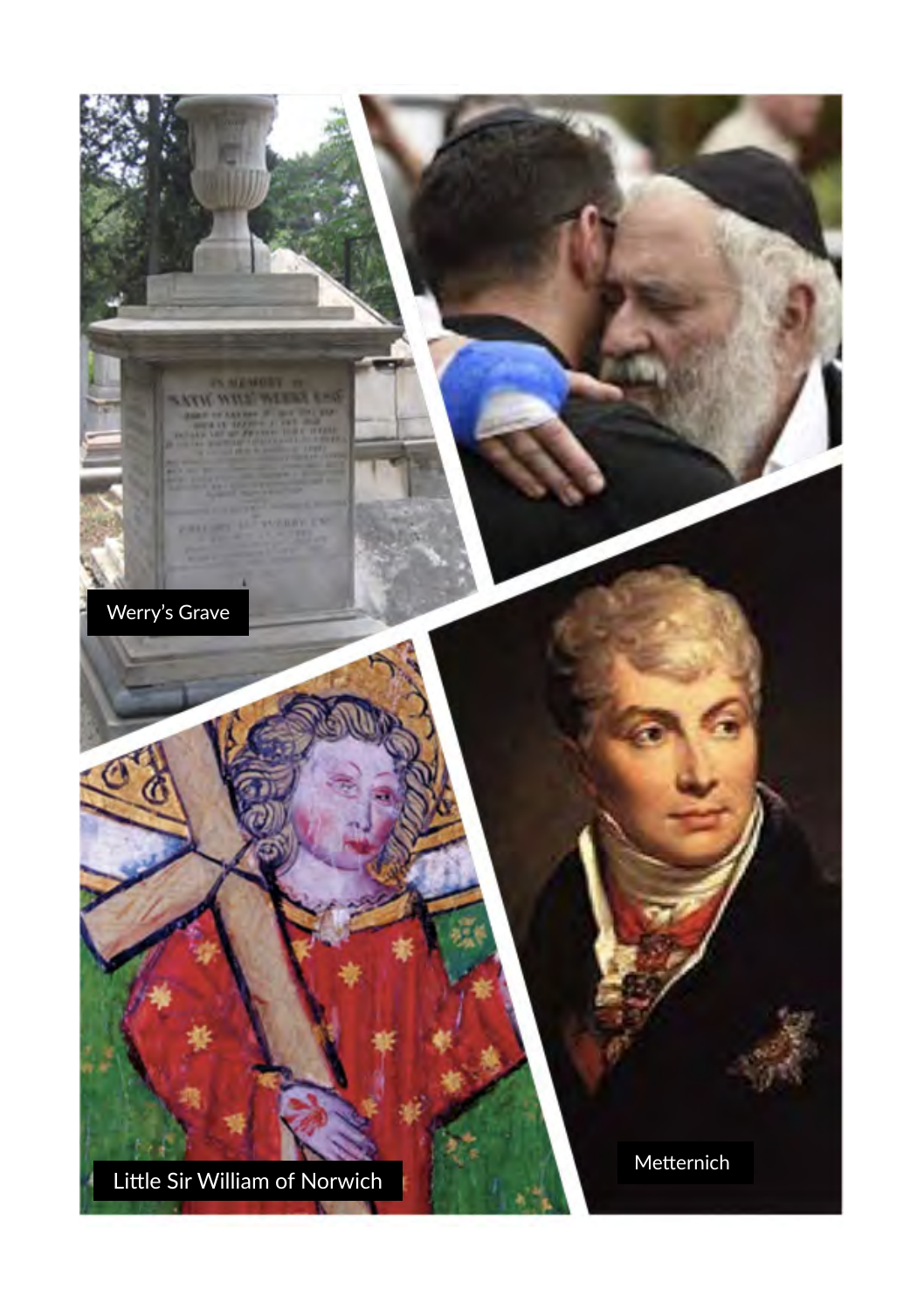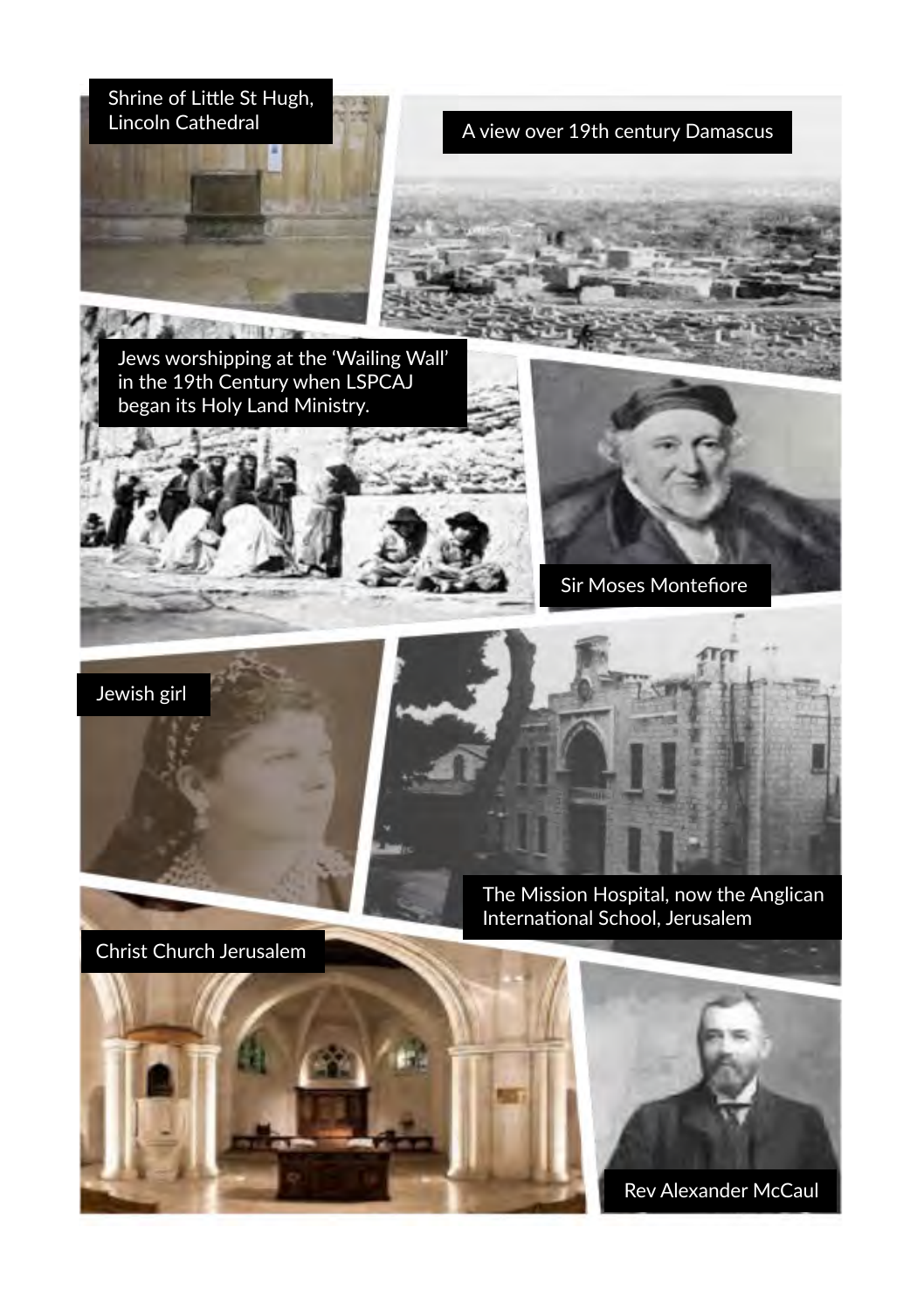BIGHIO LEHECHTI INTERIORE GILETO **TIME** faipra quanta lintan que in thefaunan

13th century manuscript showing the expulsion of Jews from England under Edward 1

Mehmet (Muhammed) Ali Pasha of Egypt





Father Tomaso and his Muslim servant Amara

Lord Palmerston

Jobar Synagogue after Syrian civil war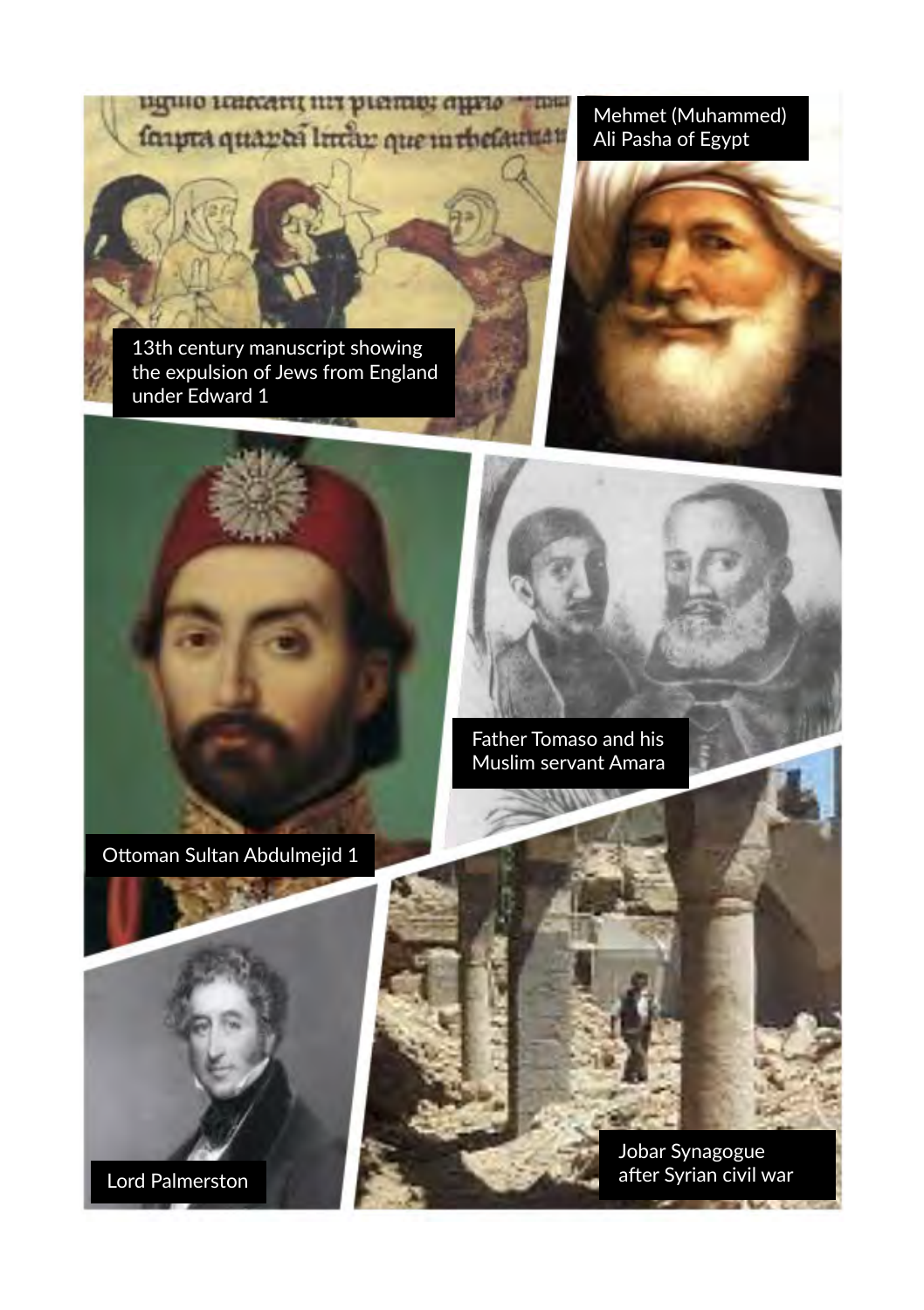

#### Blood Libel: The Damascus Affair of 1840 by Ronald Florence





Reasons for Believing That the Charge Lately Revived Against the Jewish People Is a Baseless Falsehood – Alexander McCaul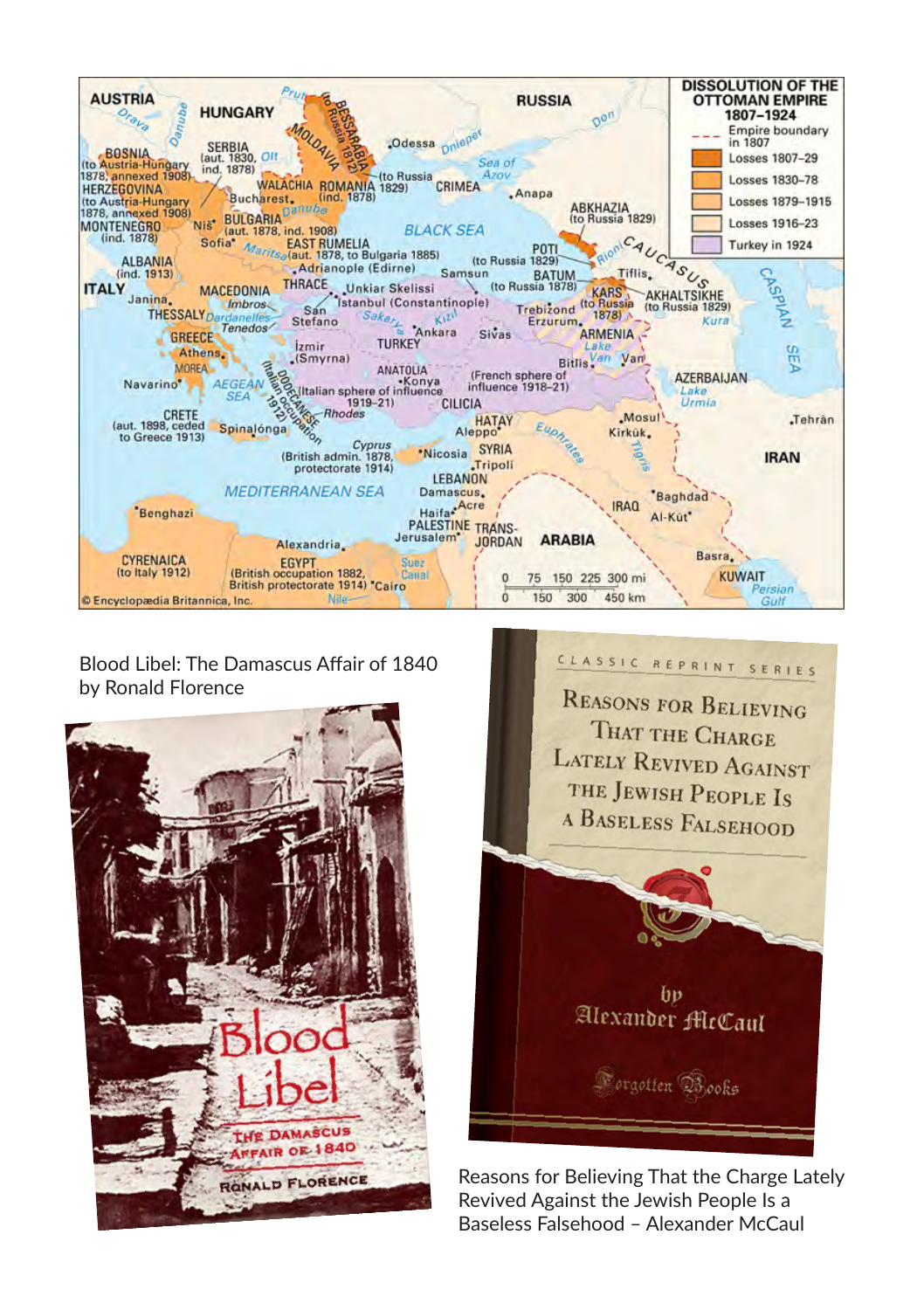schoolmaster." <sup>9</sup> A search of the place the child spoke of yielded nothing.

According to Pieritz, further 'confessions' were then extracted from the imprisoned Jews by torture until finally one of the Rabbis was forced to sign a paper to the effect that Jews required human blood to make the Passover Matzo. The circle was complete. Seven Jews were subsequently accused of the murder of Friar Tomaso and his servant.

In his report, Pieritz expresses contempt for the behaviour of the French consul, Le Compte de Ratti-Menton and other French officials who not only encouraged belief in the nonsensical blood libel throughout their handling of the affair, but pursued evidence to substantiate it. For instance, Pieritz records that on one occasion in the course of his investigations;

*The French Consul rushes into the house (of a Jewish family) with a curbage (possibly cravache – a riding crop), and flogs a young woman in it. I have it on good authority that the Prussian consul lodged a formal complaint in the proper quarter against the French Consul for this outrage.*<sup>10</sup>

He also records another assault perpetrated by the French Consul, this time against a suspect and his wife. Pieritz writes, "The French Consul (...) like a madman, began to beat both Abulafia and his wife. He laid a rope around his neck, threatening to strangle him. (...) Not satisfied with this, he dragged him about the courtyard by the rope around his neck." However, Pieritz commends "the constancy of the poor female Mohammedan slave of David Arari (one of the accused she was examined almost daily and also mostly tortured, but nevertheless she remains as firm as a rock in the assertion of her master's innocence." <sup>11</sup>

Hyamson reports that Piertz's dispatch concluded "I found the whole charge against the Jews (at Damascus) a vile fabrication,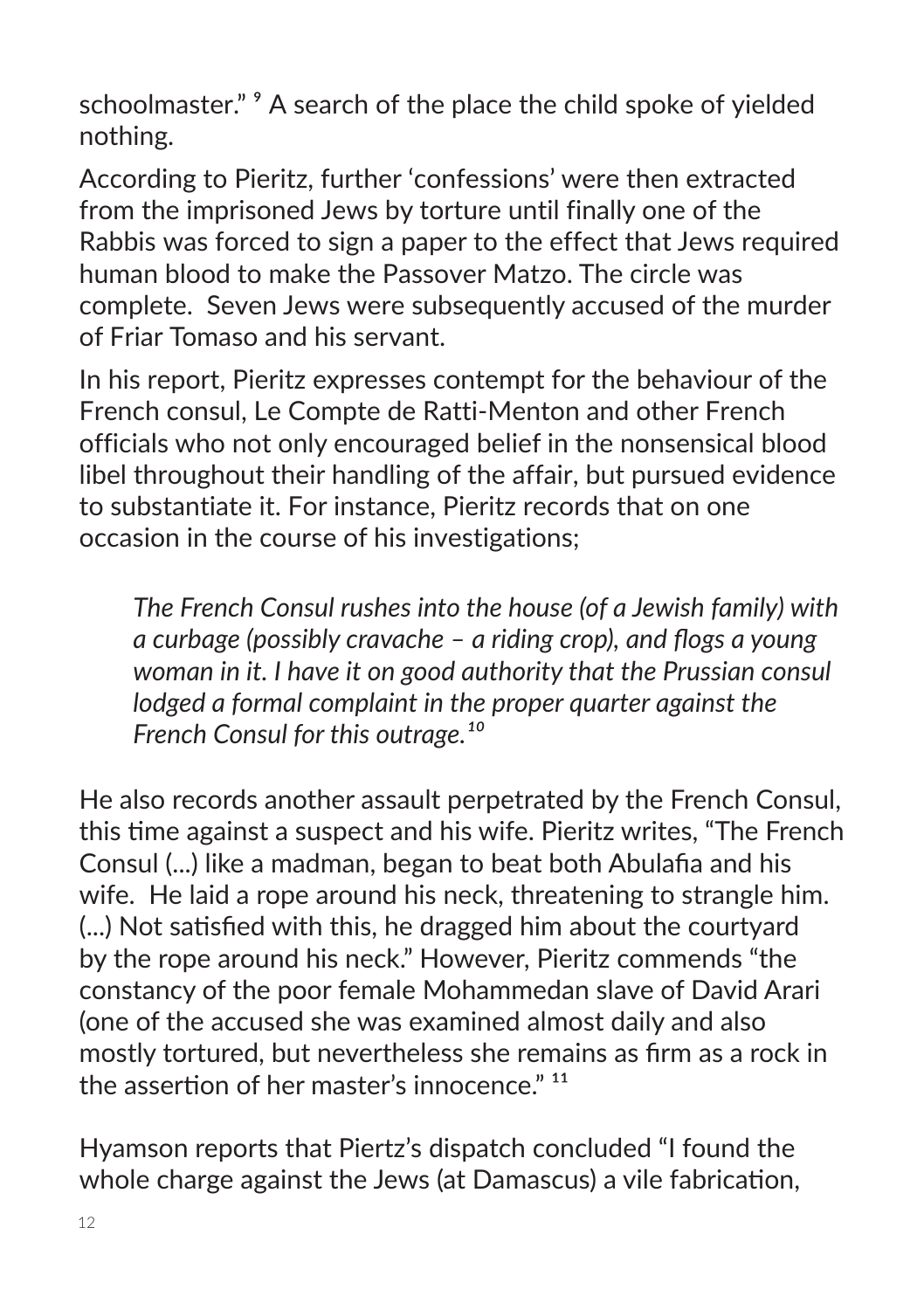and that all means and right of legal defence was denied them: while the most cruel tortures were employed to extort from them false confessions of guilt." $12$ 

In June 1840 Pieritz's report was printed in The Times and was published as a pamphlet by Sir David Salomans, the first Jewish Mayor of London, under the title "An account of the Recent Persecution of the Jews at Damascus with Reflections Thereon." It had a wide readership and a profound effect on Times readers, who had previously been treated to The Times's articles and letters which were highly ambiguous in their approach to the blood libel. The reaction to Pieritz's report was one of outrage at both the torture used against the Jews of Damascus and the hostile attitudes of the French and British ambassadors toward the wronged Jews and their community.

Alexander McCaul, was a leading figure in the London Society, a missionary and later principal of the Hebrew College (founded by the London Society) and professor of Hebrew and Jewish Literature at King's College London. He was well acquainted with Judaism and the Torah, and took up his pen to defend the Jews against the accusations of the blood libel. His "Reasons for believing that the charge lately revived against the Jewish People is a baseless falsehood" was dedicated on 1 July 1840 and with her permission, to HM Queen Victoria, who took a personal interest in the Damascus Affair.

After stating that, "A remnant of the old superstition, however, has again revived the most foul and most pernicious calumny with which (Jews) have ever been vexed, and rekindled the spirit of

- $11$  Ibid P 20
- <sup>12</sup> Hyamson, op cit

⁹ An Account of the Persecution of the Jews in Damascus. G W Pieritz 1840 p 8

<sup>&</sup>lt;sup>10</sup> Pieritz op cit P 11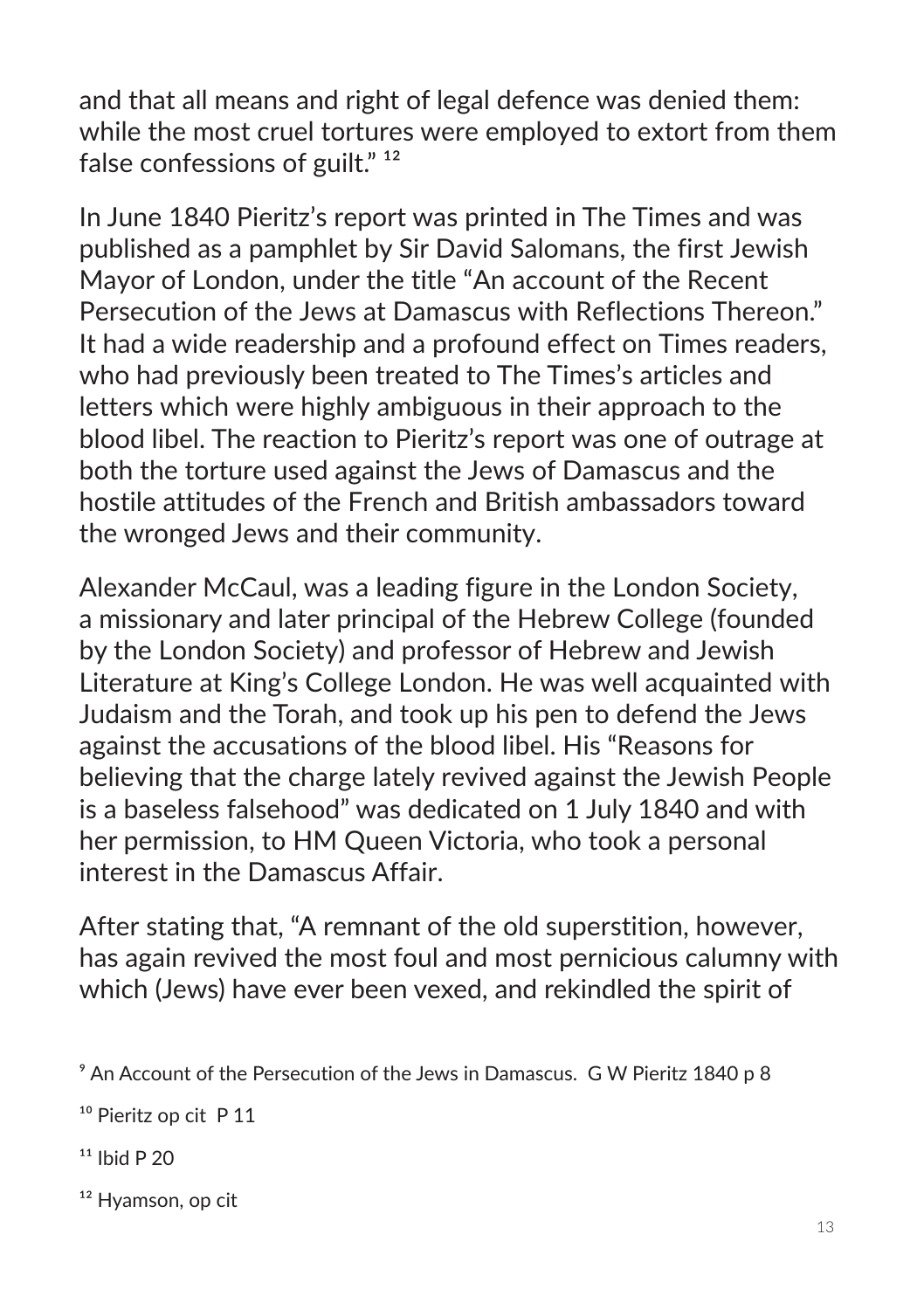persecution<sup>" 13</sup> McCaul launches into a defence of Jews and the Jewish faith that is both passionate and scholarly. He concludes;

*Nineteen years of intimate acquaintance with Israelites, and the study of their literature, have produced in me a profound respect for their genius, their kindness of heart, and their preference for learning and literature before wealth and luxury. Never was a people more misunderstood and misrepresented than the Jews. I confess that from the Bible I had learned to regard them with awe. A nearer approach has taught me to look upon them with respect and affection.*<sup>14</sup>

McCaul's book launched a scholarly riposte to the insinuations raised in, amongst other places, The Times, that there might be some truth in the blood libel. After all, if none other than the British Consul was prepared to entertain the possibility that, on the basis of there being 'no smoke without fire', widespread rumours of atrocities committed by Jews for their religious rituals might have some basis in fact, so might others. McCaul's robust rebuttal of the blood libel informed and encouraged those who deplored the actions of the Damascus Authorities, as it enabled them to rebut the charges based on sound knowledge of the principles of Judaism that outlawed such practices.

The great evangelical reformer and supporter of the London Society, Lord Shaftesbury also played his part. He was one of a London Society deputation (which also included the Bishop of Ripon and banker Sir Thomas Baring) who visited Foreign Secretary Lord Palmerstone on 28th May 1840. Hyamson describes the earnest appeal made to the Prime Minister by his visitors to intervene in the affair in which "inoffensive people of Israel, suffering under unmerited and cruel torment for a crime as abhorrent to the character and religion of the Jews as it is revolting to the feelings of Christians ..."<sup>15</sup> The delegation brought with them a motion passed at the London Society's Annual Conference expressing their "deep sympathy with the Jewish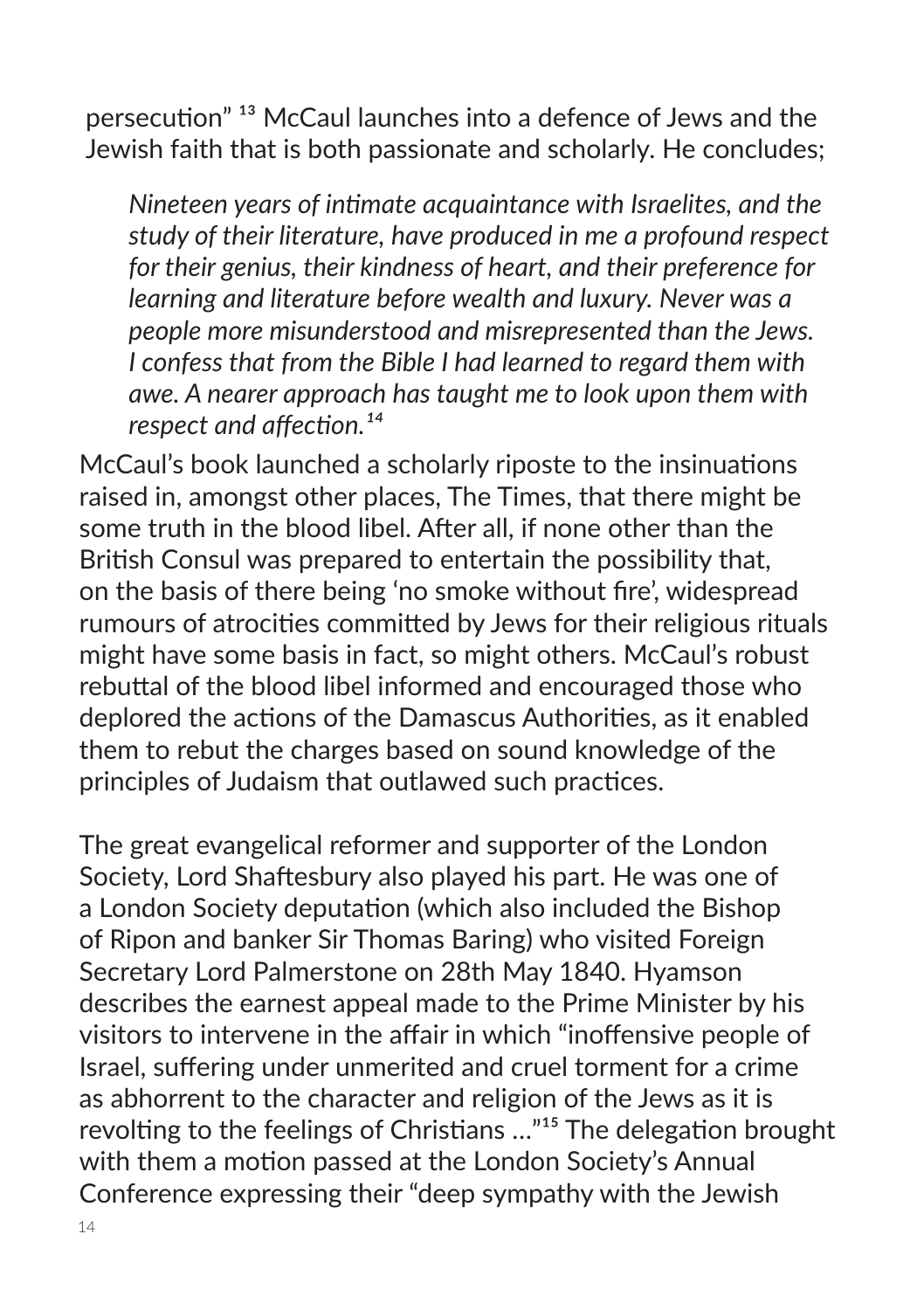nation" and pressing for the Foreign Secretary to use his influence and take action to stop further "atrocities".

Palmerstone, it should be said, had responded to British Consul Wherry's suspicions with scorn. On reading Wherry's dispatch to Lord Ponsonby of 30th March 1840, Palmerstone commented, "I am sorry to find Mr Wherry entertains opinions so un-English about Torture and Justice. He has been too long in the Levant and must come home and spend a year in England  $\ldots$ <sup>"16</sup>

Moreover, Palmerstone was not unaware of the foreign policy potential for undermining French influence in the Middle East, and promoting Britain's influence in the region where the Ottoman Empire's decline was creating a power vacuum. His views were highly influential with Queen Victoria, and he had already interested her in Shaftesbury's suggestions for a Jewish homeland for Jews to return to in Ottoman Palestine.<sup>17</sup> Doubtless this helped influence Queen Victoria's decision to allow McCaul to dedicate his book to her.

Palmerston's response to the delegation was to assure them that the British Government was indeed making efforts to ensure that the persecuted Jews would be released and that amends would be made to them for their suffering. Furthermore, British Government officials were to be instructed to press for assurances that no such event would happen again.

<sup>13</sup> Alexander McCaul: Reasons for believing that the charge lately revived against the Jewish People is a baseless falsehood. 1840 p 1

 $14$  Ihid P 54 f

<sup>15</sup> Hyamson, op cit

<sup>16</sup> FO minute 78/140 23 March 1840 as quoted by Hyamson op cit

<sup>17</sup> Lord Palmerstone and the Protection of the Jews in Palestine 1839-51. Isaiah Freedman Jewish Social Studies Vol. 30, No. 1 (Jan., 1968)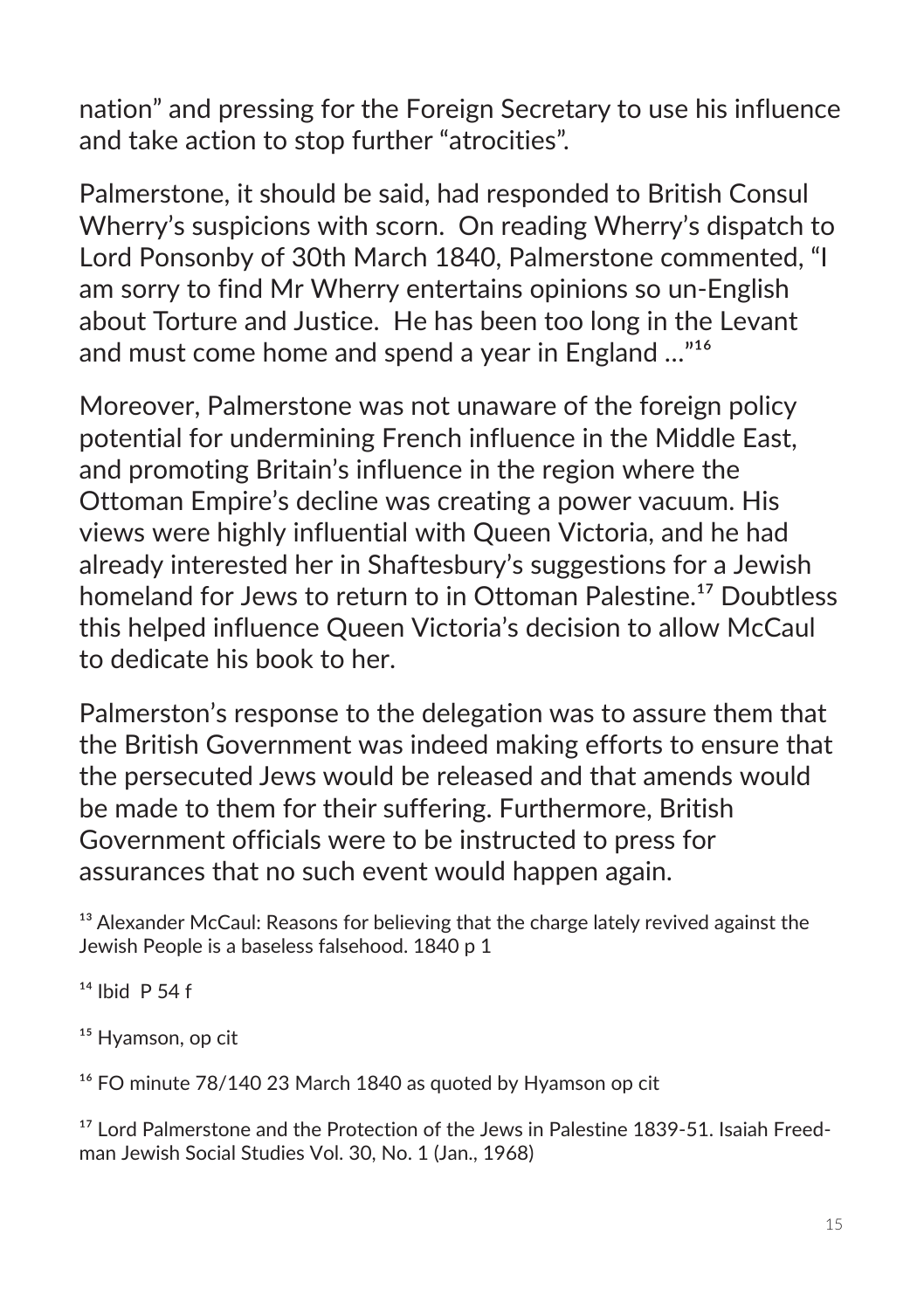Eventually an Anglo-Jewish mission, paid for by London's Jewish community and led by Sir Moses Montefiore left London for Egypt in July 1840. Prior to departing, Montefiore had had a meeting with Palmerston, and been received by the Queen herself.

In early August, Montefiore was received by Egyptian Pasha Mehemet Ali, with courtesy, but with little prospect of progress in freeing the prisoners or preventing a recurrence of such events. However, in an extraordinary turn of fortune, by the end of that month, a firman (decree) had been issued by the Sultan in Constantinople agreeing not only to the release of the prisoners but also to an undertaking that such a blood libel was never to be repeated in the Ottoman Empire. Subsequently Mehemet Ali ordered his adopted son to release all Jewish Prisoners from custody in Damascus.

## **Section 5 – Results of the Damascus Affair**

Jonathan Frankel, author of the book "The Damascus Affair" claims that whilst belief in the blood libel had largely died away in Europe, it still had a strong hold within Christian communities in the Ottoman Empire. He writes, "That the Jews practiced human sacrifice was, it turned out, a belief endemic amongst many, perhaps most, of the huge indigenous Christian populations throughout the Ottoman Empire."<sup>18</sup> Frankel notes that even though such rumours were not uncommon when Christian children went missing, the Ottoman Authorities had not pursued the allegations, seeing no merit in supporting the Christian community against the Jewish community.

The difference in approach by leaders in Damascus and Alexandria in 1840, might, he suggests, be explained by their desire to reach out to the West, over the heads of the Ottoman court in Constantinople. Perhaps they felt that adopting the narrative

of the Christian monks against the Jews would win them favour amongst influential Europeans, particularly the French. Initial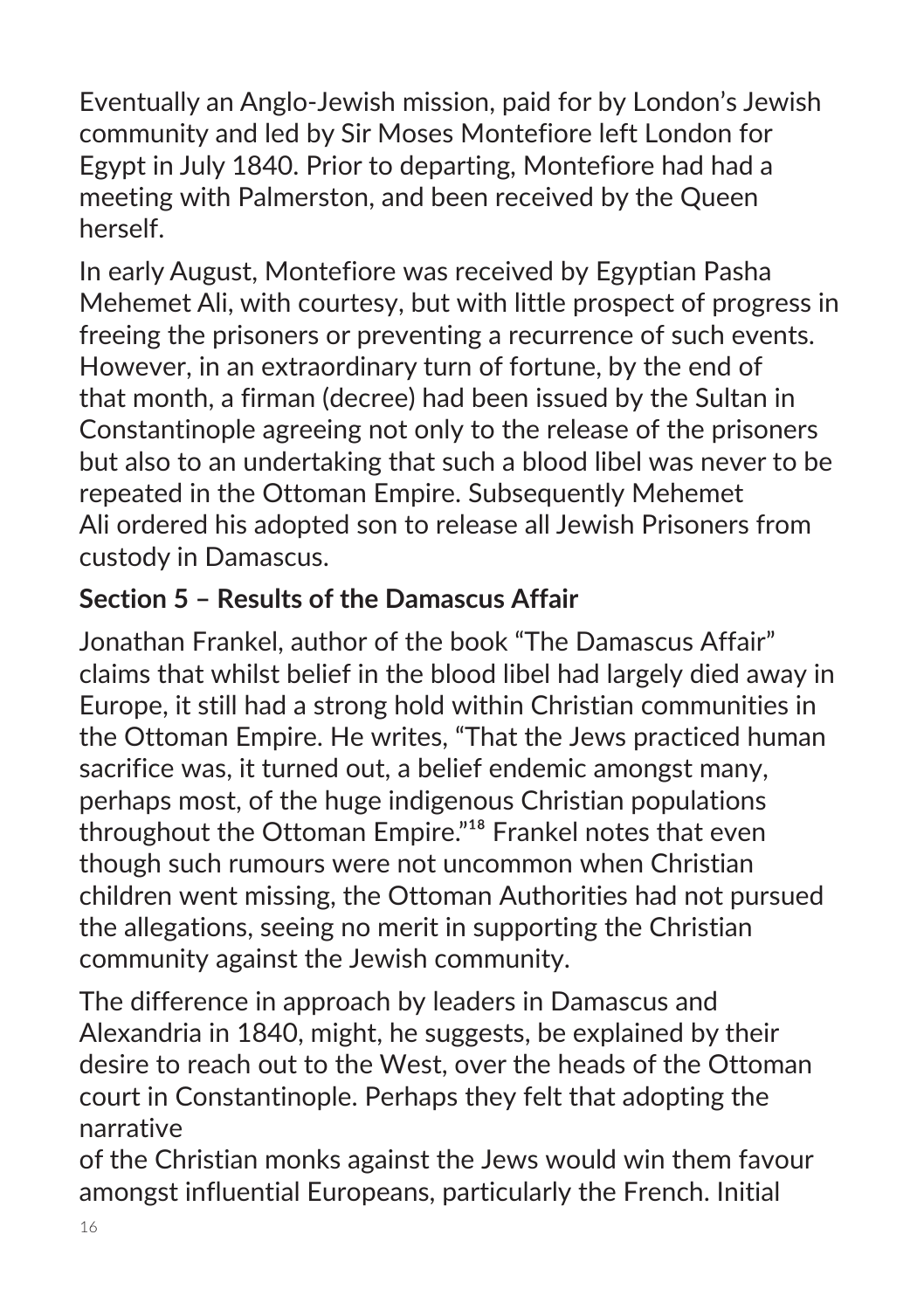reactions from local representatives of European countries and even the US Consul might have justified their belief.

Sadly, the Ottoman rejection of the blood libel was not reflected in Catholic Europe. Three years later an account of the Damascus affair was compiled by the French newspaper L'Univers, and it was eventually put into a 400 page volume called "The Damascus Protocols".<sup>19</sup> Published in several languages including; French, German, and Arabic, its quasi-judicial, investigative tone meant that its assertion – murder rituals were part of Jewish religious worship and that these practices were still carried out in the Ottoman Empire – served to buttress beliefs that underpinned the original blood libel in Catholic Europe.

In Britain and the US, however, the blood libel met with little popular or scholarly approval and, thanks to the efforts of evangelical Christians, not least those from the London Society, the Jewish Community found that they had significant support among the British public, with accusations of Blood Libel against the Jews being given the despised label of 'Witch-hunt'.

The Damascus Affair also the marked first time that Jewish Communities worldwide rallied to the cause of defending a Jewish community abroad from antisemitism. Money was donated and petitions to governments on behalf of the Jews of Damascus were raised not only in Britain, but also in the United States, France, and other European countries. This campaigning spirit and the realisation that Jewish communities could influence their governments on behalf of their fellow Jews resulted in the establishment of committees and community newspapers such as the Jewish Chronicle which was founded in London in 1841.

 $^{\rm 18}$  "Ritual Murder" in the Modern Era: The Damascus Affair of 1840 J Frankel, Jewish Social Studies New Series, Vol. 3, No. 2 (Winter, 1997)

<sup>&</sup>lt;sup>19</sup> J Frankel op cit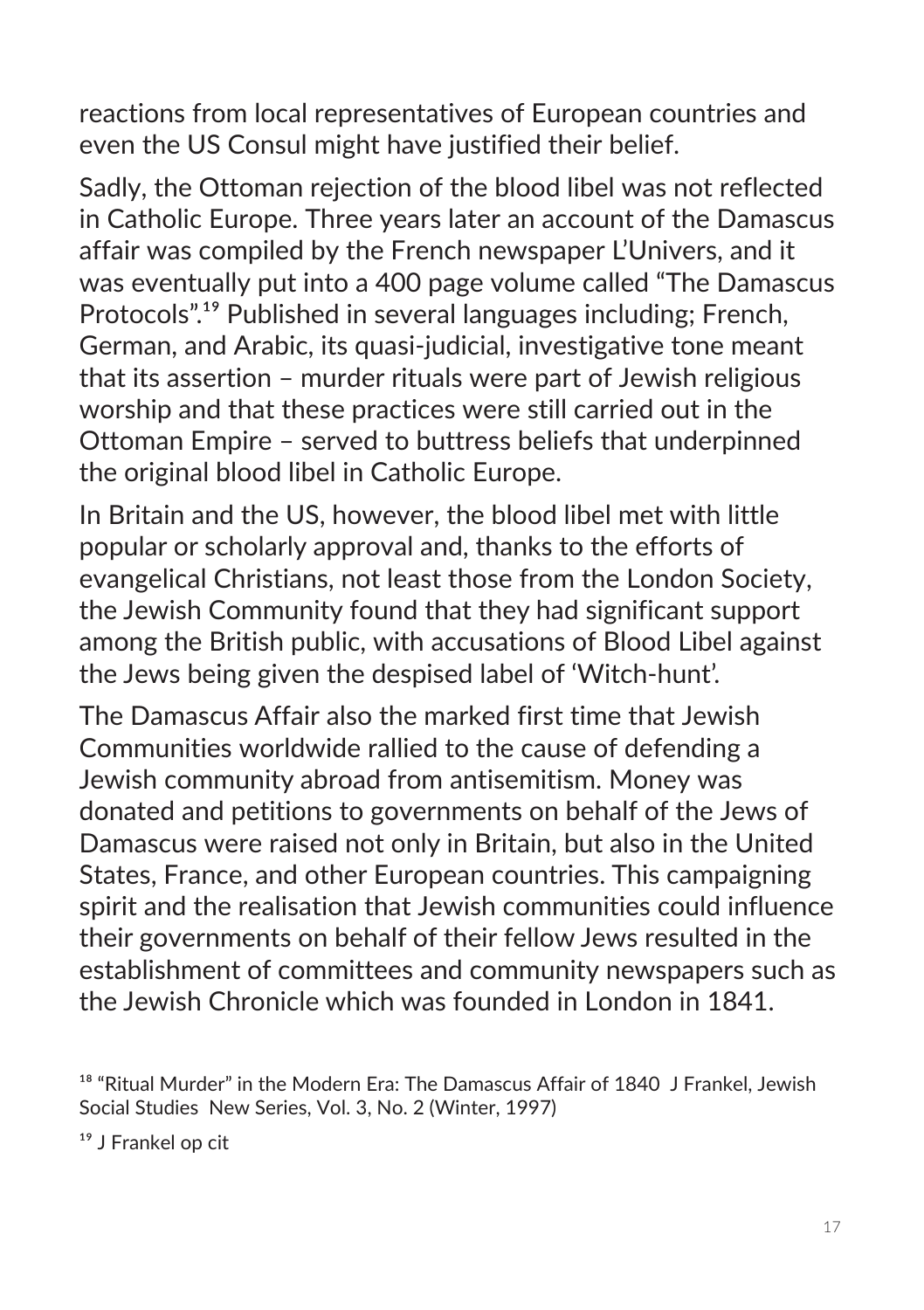#### **Section 6 – Resurgence of Modern Antisemitism and the Blood Libel**

How many of us could have believed, just a few decades after the Holocaust, that the world would once again witness the rise of antisemitism? Antisemitism has never really left the thinking of the far Right, yet today some of the crudest expressions of antisemitism can be found on the political Left, in Muslim majority countries, and Muslim communities in the West. As mentioned before, Hitler's "Mein Kampf" and "The Learned Protocols of the Elders of Zion" have been best sellers in some Middle Eastern, North African countries, and Turkey for years.

Likewise, in the UK and Europe, antisemitism is not confined to the traditional preserve of the far Right. Here's the father of Communism, Karl Marx (himself a Jew) writing in his book "On the Jewish Question", written in 1843, just after the Damascus Affair;

*Let us consider the actual, worldly Jew – not the Sabbath Jew, as Bauer does, but the everyday Jew. Let us not look for the secret of the Jew in his religion, but let us look for the secret of his religion in the real Jew. What is the secular basis of Judaism? Practical need, self-interest. What is the worldly religion of the Jew? Huckstering. What is his worldly God? Money. Money is the jealous god of Israel, in face of which no other god may exist. Money degrades all the gods of man – and turns them into commodities…. The bill of exchange is the real god of the Jew.²⁰* 

Contemporary left-wing antisemitism in the West has coalesced around attitudes towards Israel. Since the mid-1960s Israel has increasingly been framed by the political Left as a European colonialist project, in which European settlers have conspired to displace and dispossess indigenous Palestinian inhabitants of the Holy Land. As the Left generally views colonialism as the Greatest Evil, Zionism – which is in reality the aspiration of Jews to selfdetermination in their ancient and historic homeland – is believed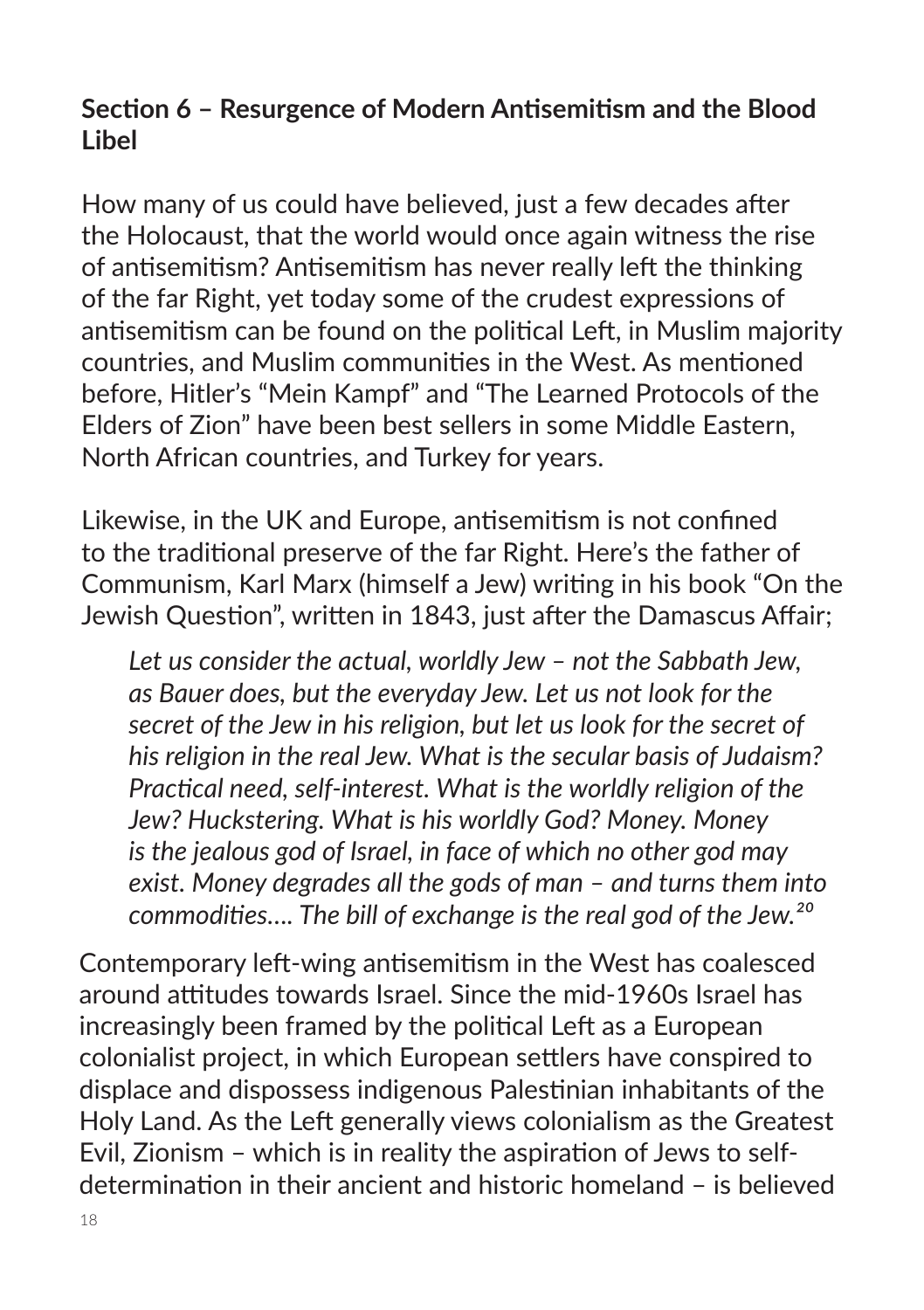to epitomise the worst of Western Europe. The policies and actions of the Israeli government are subjected to minute scrutiny, and amongst NGOs, Charities and world bodies such as the Human Rights Council, Israel's guilt is taken for granted. The only country to have a standing motion against it at every UN Human Rights Council Session is not North Korea, or Iran or China, but – you guessed it – Israel.

Since 2016 this far Left view of Israel has gone mainstream in sections of the UK Labour party, where "Zionism" and "Zionist" are used as ultimate insults to damn politicians and party workers alike. In this world view, no Zionist can be a decent, moral person. A Zionist supports "child murder" "apartheid" and "ethnic cleansing". A Zionist is beyond decency, capable of all kinds of evil. Blood libels form part of this narrative as Israeli soldiers are repeatedly accused of deliberately targeting and murdering Palestinian children, despite substantial evidence that the Israel Defence Force goes to extreme lengths to avoid casualties among civilians, measures unheard of from the armies of other nations. At the same time, those who hate Israel and Jewish national aspirations turn a blind eye to Palestinian organisations such as Hamas and Fatah who openly use children as human shields and as cover for terror operations. Their one-sidedness speaks volumes.

As well as Palestinian leaders and media, western governmentfunded NGOs sometimes use blood libel themes. Israeli 'settlers' are accused of grubbing up Palestinian trees and poisoning Palestinian wells. In 2002, Oxfam used a picture of an orange running with blood for juice to encourage its donors to boycott Israeli goods. $21$  Oxfam withdrew the advertisement after extensive protest, but the damage was done. Christian charities such as Embrace the Middle East, the Amos Trust and Christian Aid

<sup>20</sup> The Jewish Question Karl Marx 1843

<sup>&</sup>lt;sup>21</sup> NGO Monitor https://www.ngo-monitor.org/ngos\_and\_antisemitism\_oxfam\_s\_blood oranges christian aid s bethlehem s child and hrw s indiscriminate killings /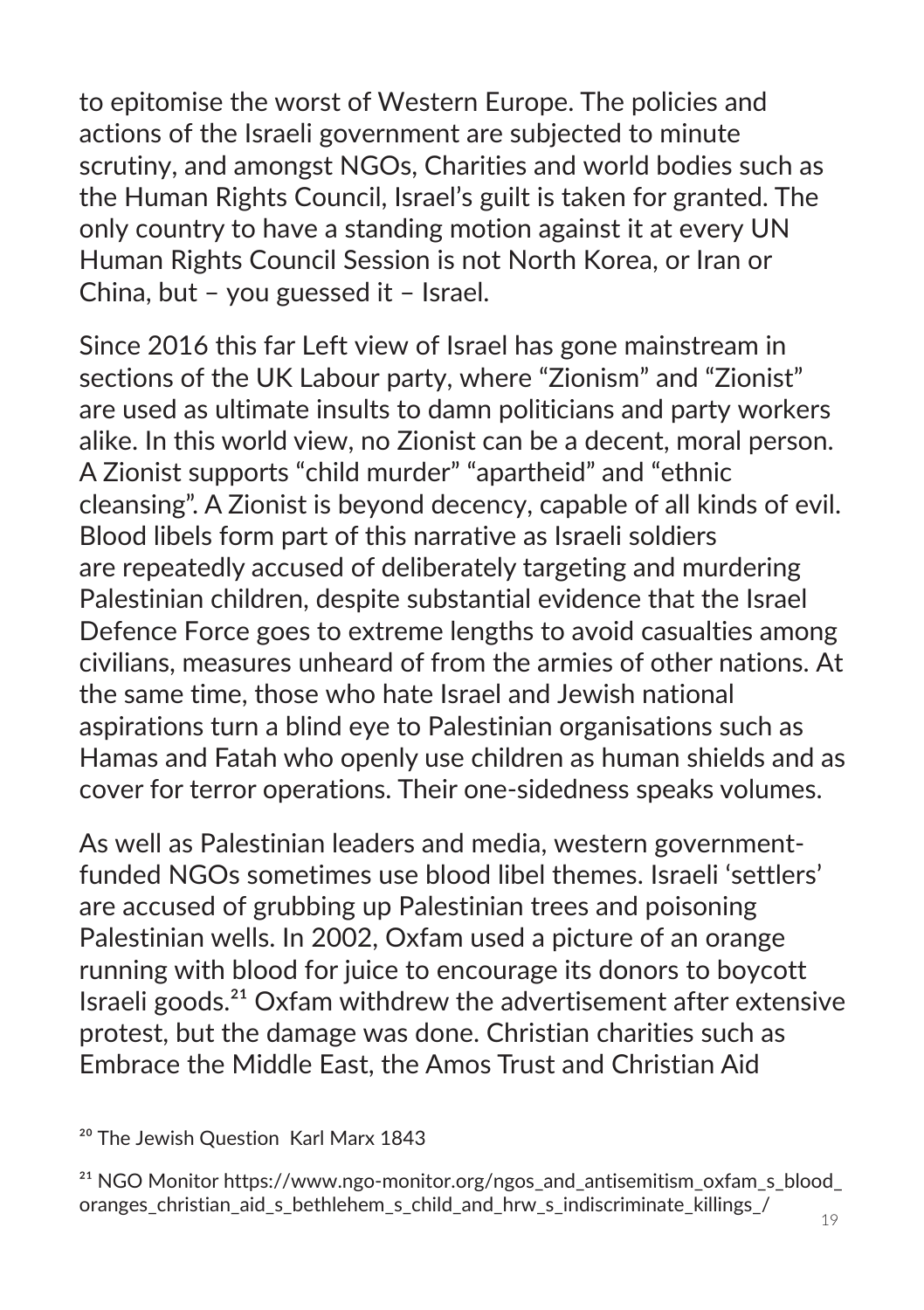have used Christian festivals to promote anti-Israel themes, for instance suggesting that Israelis play the part of King Herod or the Romans to the Palestinian Jesus or that Mary and Joseph would be prevented from entering Bethlehem by an Israeli checkpoint. This continues the Christian antisemitic concept of Jews as 'Christ killers'.

No country, government or people is perfect, but the obsessional focus of Israel's opponents on Israel's Jews goes way beyond reasonable criticism into distortion and lies. Worse still, the truth is that it is not so much Israel's *actions* that infuriate Israel's opponents and enemies so much as Israel's very *existence*.

Even after the damning findings of the Equalities and Human Rights Council of culpable antisemitism by officers in the Labour Party in late 2020, some Labour MPs and party members still complain that accusations of antisemitism made by Jewish party members, MPs, and officials are nothing but a smear and a smokescreen to silence criticism of Israel. Apparently it is essential for freedom of speech that Israel's opponents may compare the Jewish State to the Nazi regime, and her Jewish citizens to Nazis. No matter that any other country's citizens have so much cause to hate Nazism. No matter that comparisons to the Nazis cannot cause such pain anywhere as among Jews both in Israel and in the Diaspora. No matter that such comparisons are demonstrable lies.

In 2021 it doesn't appear that this state of affairs will change very much in the immediate future.

#### **Section 7 – The Blood Libel in 2020**

As this booklet was being prepared an extraordinary resurgence of the blood libel occurred in Jerusalem and was spread throughout the world via the social media accounts of prominent Palestinian, UK, and US politicians.<sup>22</sup>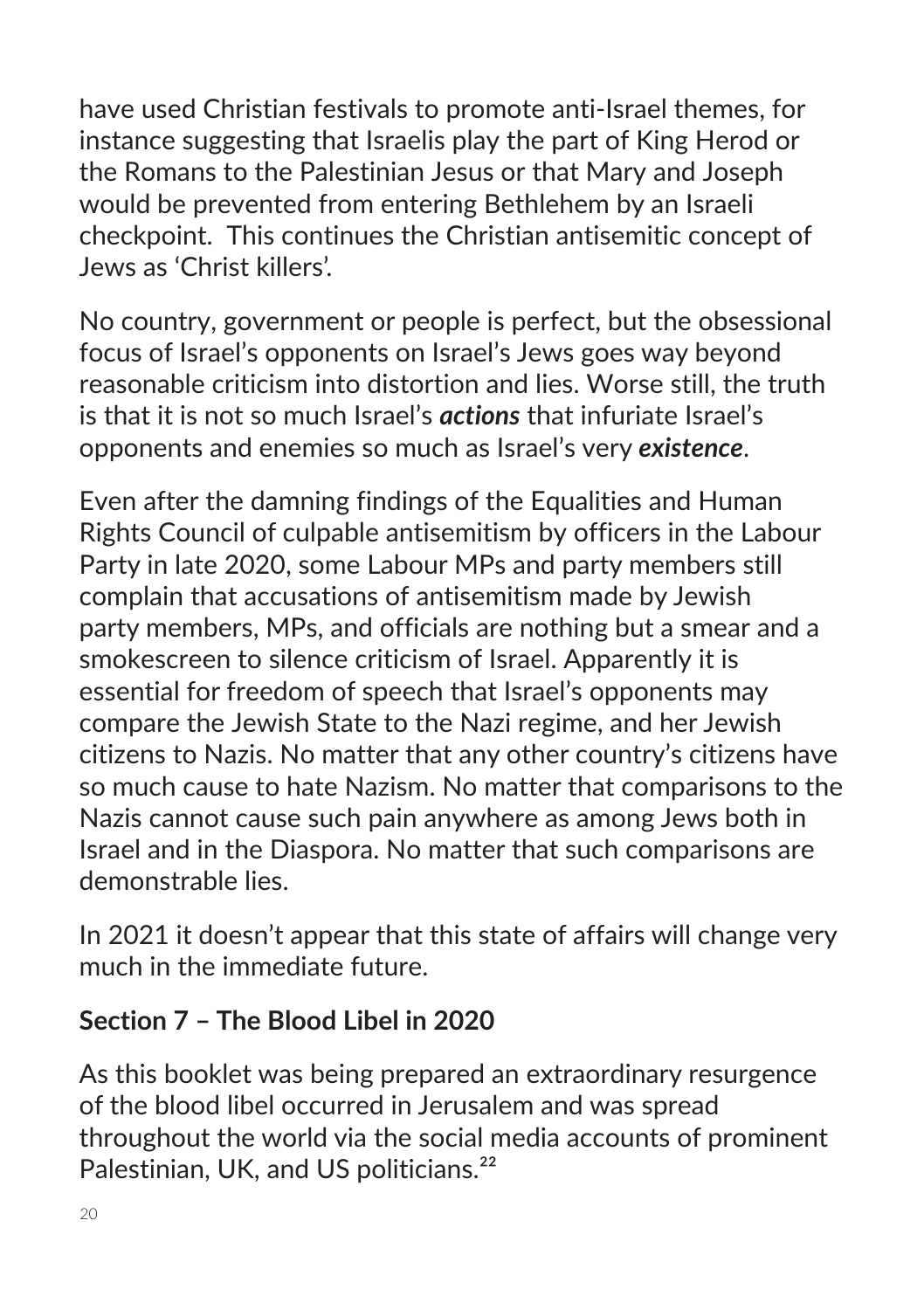On the afternoon of Friday 24th January 2020, 7 year old Arab boy Qusai Abu Ramila was sent by his family living in Beit Janina, Jerusalem, to buy bread.<sup>23</sup> When he did not return, the alarm was raised and rescue services, Arab and Israeli, began to look for him. Some of Qusai's relatives tweeted a link to a video of a child seemingly being dragged reluctantly to a car by an adult. The family then issued a statement, "We demand the police check security footage. If he was kidnapped by settlers it would set the entire neighbourhood on fire …" from the streets. As it turns out, this naturally raised the suspicion that the boy had been kidnapped by Israeli Jews.

Tragically, the child was found next day in an unfenced cistern, full from recent heavy rains. It appears that he slipped and fell, unnoticed, into the water and drowned.

However, in the short time it took to find the child's body, one twitter account had gone full 'Blood Libel' on the story. In a tweet that eerily echoed the story of Little St Hugh of Lincoln, a tweeter, '@RealSeifBitar' wrote, "7 year old #Palestinian child Qusai was kidnapped by a Herd of violent #Israeli settlers, assaulted & thrown in a water well, was found this morning frozen to death in Beit Hanina, #Jerusalem after #Israeli forces assaulted search teams".

The child's father admitted in vain that the child in the video released by his family was not his son. Palestinians armed with rocks and stones advanced on a nearby Jewish neighbourhood and hurled stones at people and property. Meanwhile, RealSeif Bitar's tweet had been retweeted by veteran anti-Israel Palestinian politician Hanan Ashwari with the comment "No

²² Jerusalem Post https://www.jpost.com/Opinion/The-death-of-a-Palestinian-boyshows-blood-libels-are-born-615458

<sup>&</sup>lt;sup>23</sup> Haaretz 24.01.2020 https://www.haaretz.com/israel-news/eight-year-old-boydrowns-in-a-flooded-ditch-in-east-jerusalem-1.8442509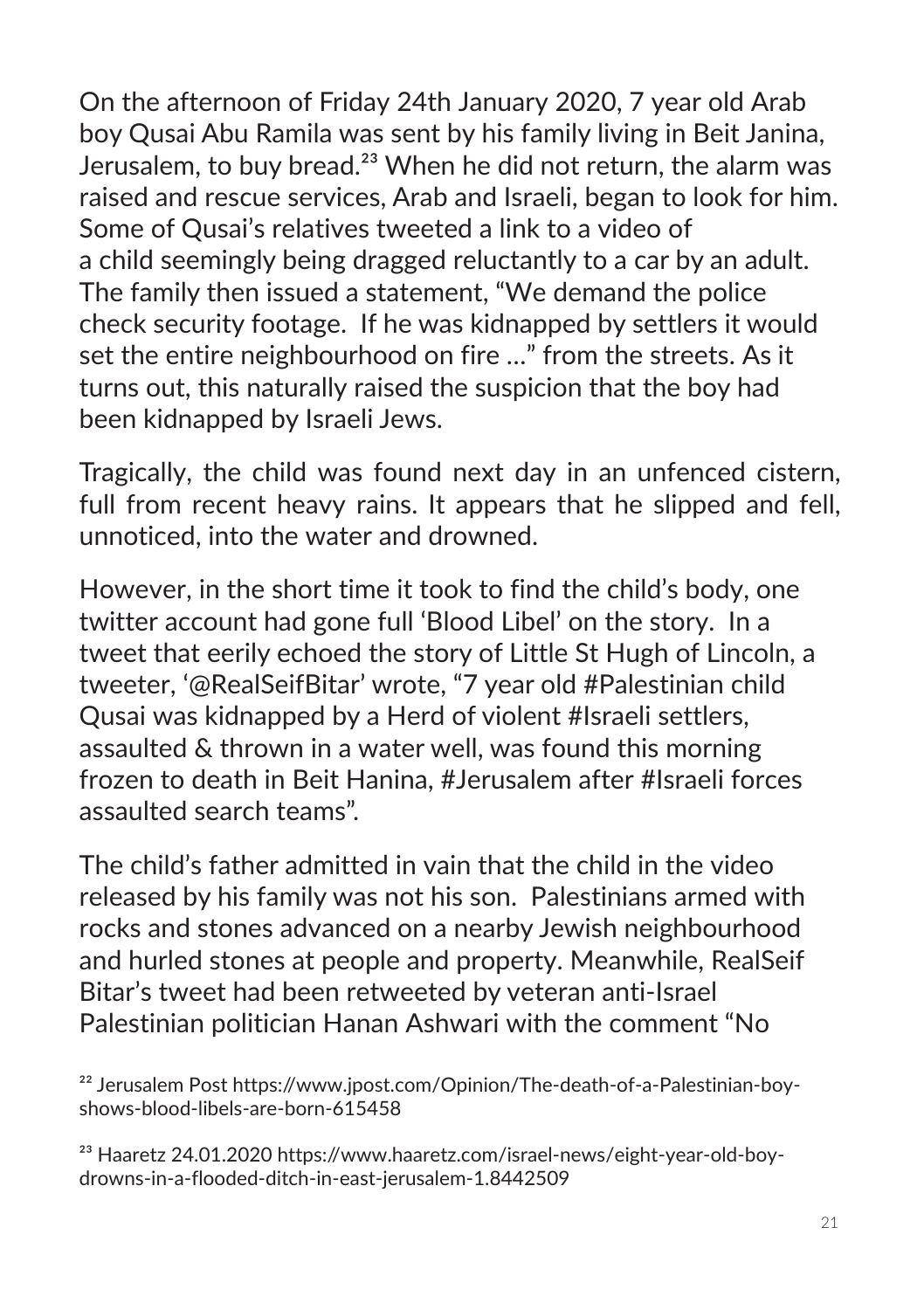Words". Ashwari's tweet was retweeted in turn by selfidentifying Palestinian/US politician Rashida Tlaib to her 900,000 followers. The blood libel, of Jews murdering non-Jewish children, though completely untrue, went global within hours.

In Britain, anti-Israel politician, George Galloway tweeted "This child aged 7 has just been fished out of a well in Jerusalem. Murdered by illegal Israeli settlers." It was still on his twitter feed days after the story had been corrected. Chris Williamson, former Derby MP commented "The tragedy continues" beneath a tweet containing the lie that the child had been kidnapped.

Ashwari later gave a half-hearted apology for tweeting something that may not have been accurate. Tlaib deleted her retweet, but without an apology or retraction. Galloway merely advised his followers to "Block Israeli trolls" because they were being "paid by Israel".<sup>24</sup>

Here is a present day example of the way blood libels have always worked. In the past, it was word of mouth. In the 20th Century Nazi propagandists used film and newspapers to disseminate hateful lies about Jews. Nowadays, hatred of Jews and their state is spread on social media. Fortunately, Jews are no longer at the mercy of mobs or hostile governments. Israel, the Jewish nation state, provides a haven for the world's Jews – which may be why some are so keen to end its existence.

Friends of Israel and the Jewish people must follow in the footsteps of Pieritz, McCaul, Shaftesbury, and others who have stood with Jews in both Israel and in the countries where they live.

The time to do this is now. It has never been more important.

<sup>&</sup>lt;sup>24</sup> Jewish Press 25.01.2020 https://www.jewishpress.com/news/us-news/rashida-tlaibretweets-blood-libel-against-jerusalem-jews/2020/01/25/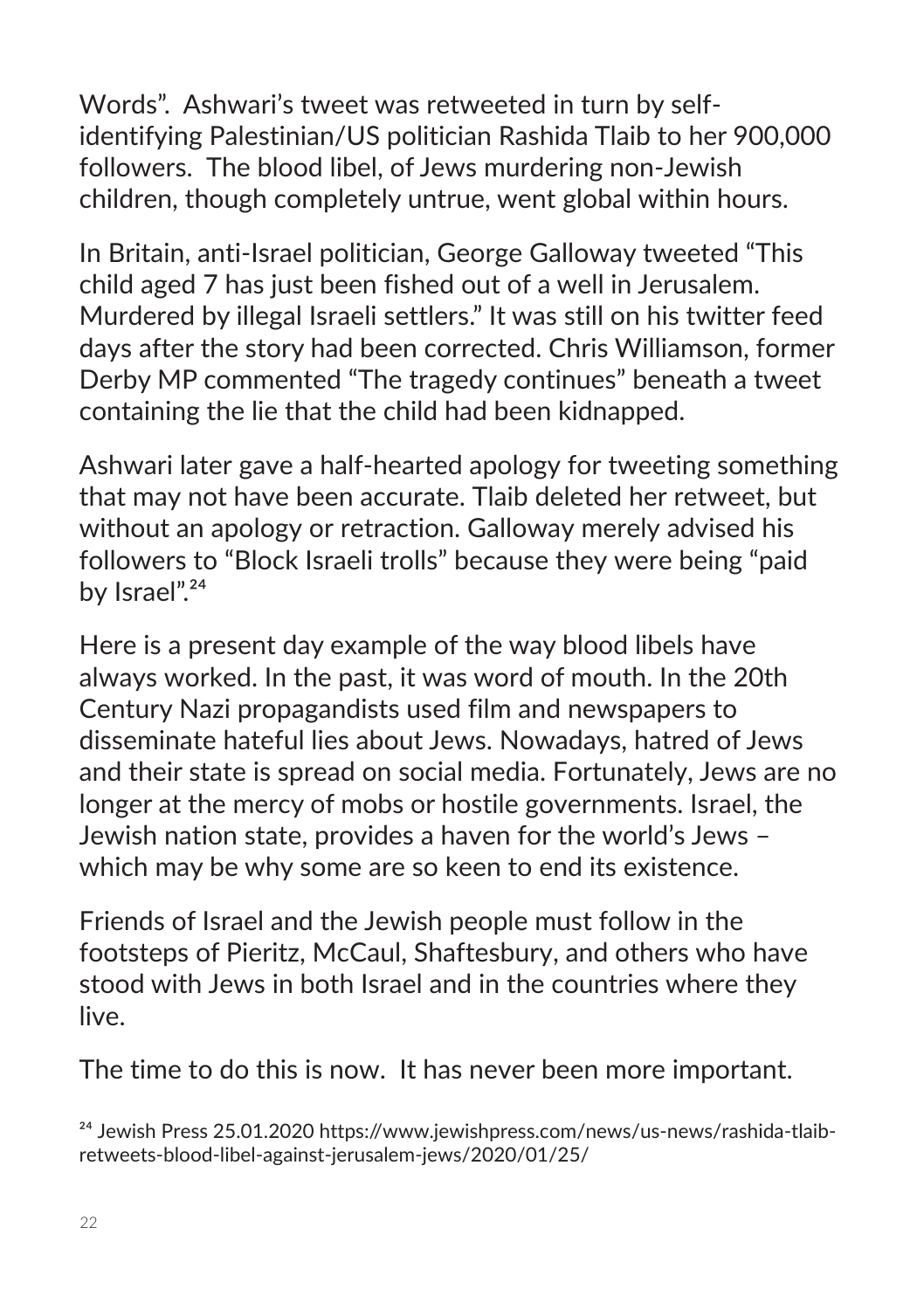© Fran Waddams 2021

The right of Fran Waddams to be identified as the author of this work has been asserted in accordance with the Copyright Design and Patents Act 1988. All rights reserved. No part of this publication may be reprinted or transmitted in any form by any means, electronic or mechanical, including photocopying, recording or any information storage and retrieval system, without permission in writing from the publisher. Editorial team: Rev. Alex Jacob, John Brooks Concept and design: CMJ UK Printed through: A-Tec, Broxbourne, England